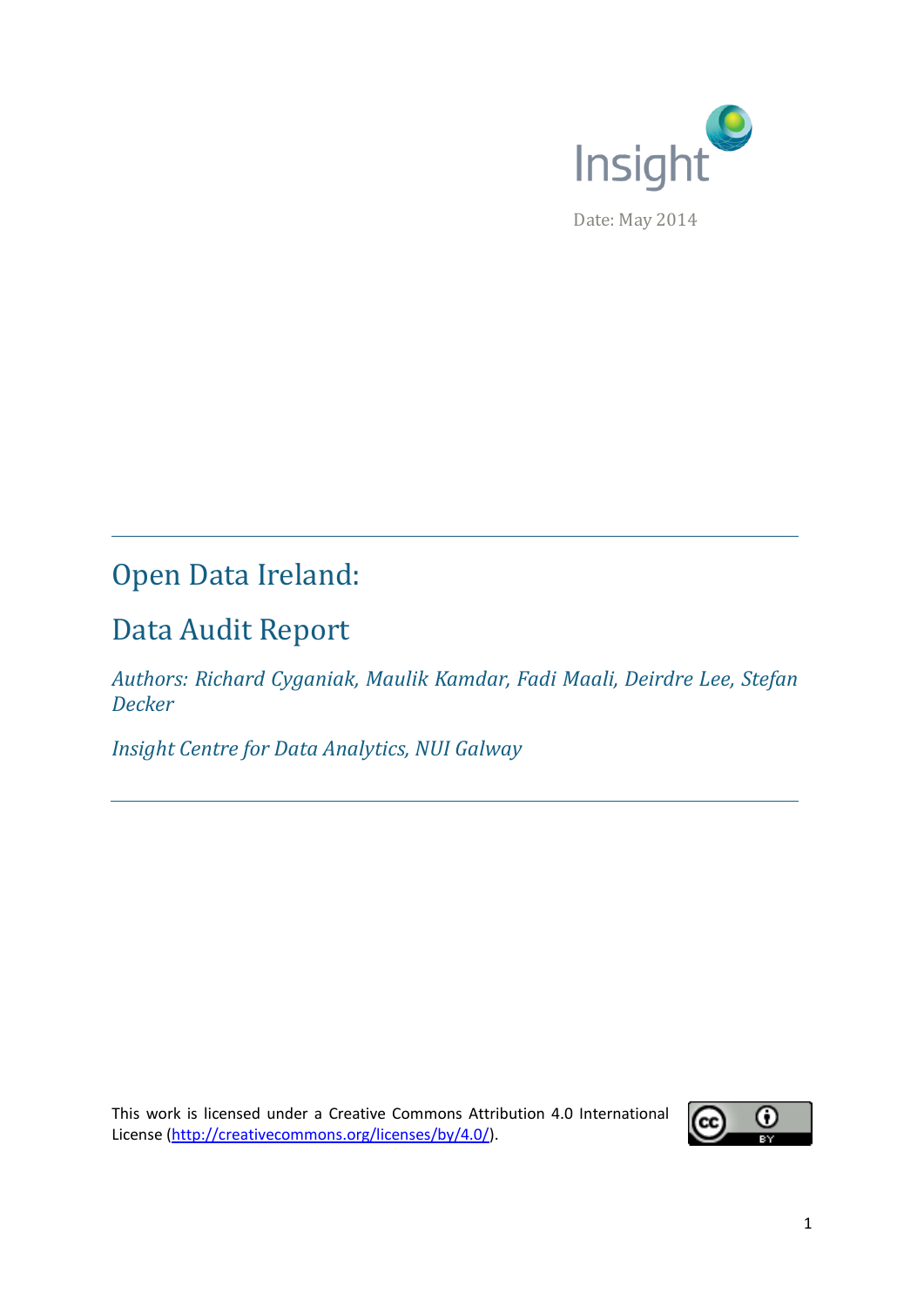## **Contents**

| $\mathbf{1}$   |      |  |
|----------------|------|--|
| $\overline{2}$ |      |  |
|                | 2.1  |  |
|                | 2.2  |  |
|                | 2.3  |  |
|                | 2.4  |  |
| 3              |      |  |
|                | 3.1  |  |
|                | 3.2  |  |
|                | 3.3  |  |
|                | 3.4  |  |
|                | 3.5  |  |
|                | 3.6  |  |
|                | 3.7  |  |
|                | 3.8  |  |
|                | 3.9  |  |
|                | 3.10 |  |
|                | 3.11 |  |
|                | 3.12 |  |
|                | 3.13 |  |
|                | 3.14 |  |
| 4              |      |  |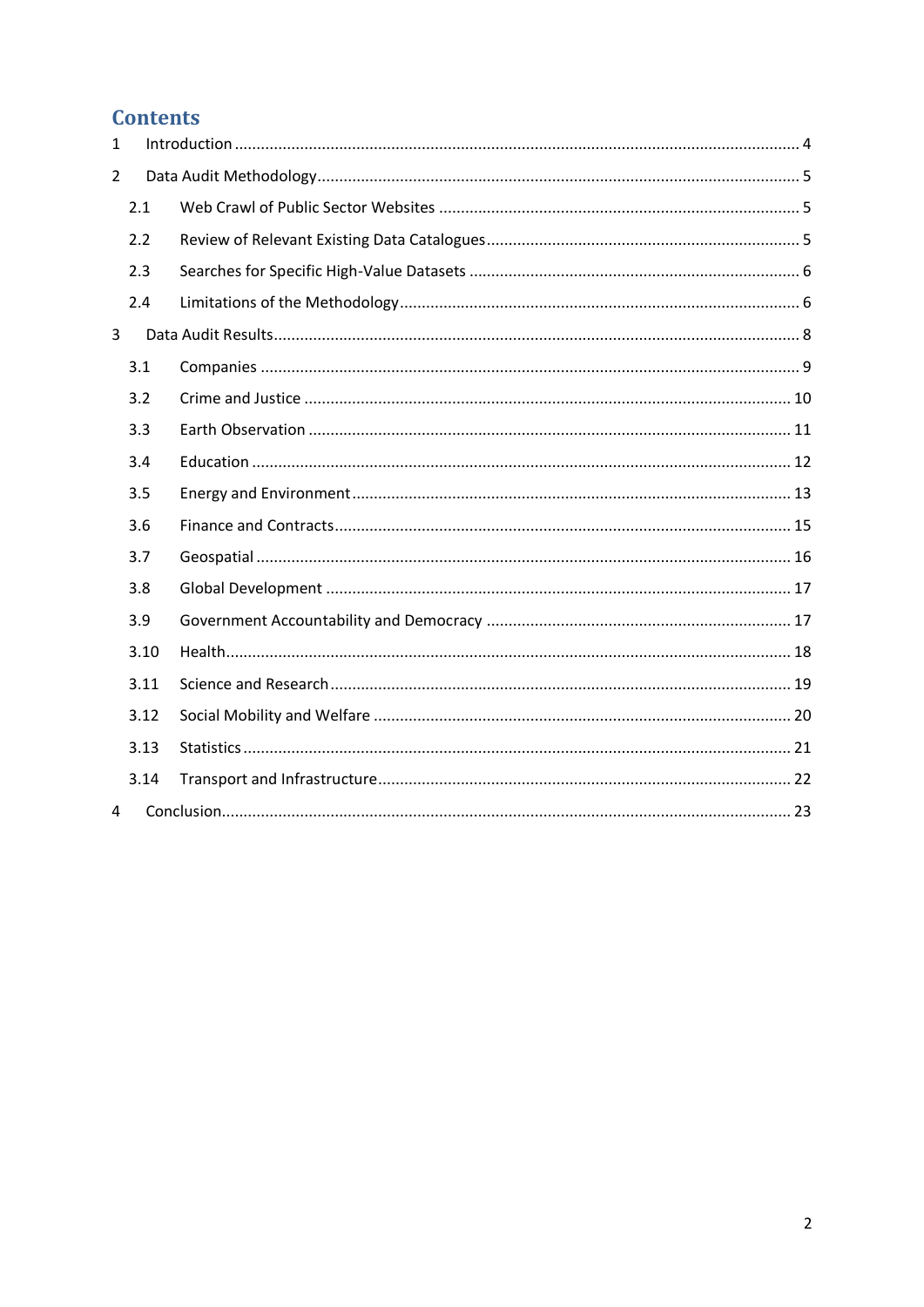## **Glossary**

| API          | <b>Application Programming Interface</b>                      |
|--------------|---------------------------------------------------------------|
| <b>CKAN</b>  | Comprehensive Knowledge Archive Network                       |
| CRO          | <b>Companies Registration Office</b>                          |
| <b>CSO</b>   | Central Statistics Office of Ireland                          |
| <b>DAFM</b>  | Department of Agriculture, Food and the Marine                |
| <b>DCENR</b> | Department of Communications, Energy and Natural Resources    |
| <b>DECLG</b> | Department of the Environment, Community and Local Government |
| DES          | Department of Education and Skills                            |
| <b>DPER</b>  | Department of Public Expenditure and Reform                   |
| dri          | Digital Repositories Ireland                                  |
| DSP          | Department of Social Protection                               |
| EPA          | Environmental Protection Agency, Ireland                      |
| FSAI         | Food Safety Authority of Ireland                              |
| GSI          | Geological Survey of Ireland                                  |
| HIQA         | Health Information and Quality Authority                      |
| <b>NRA</b>   | <b>National Roads Authority</b>                               |
| <b>NTA</b>   | <b>National Transport Authority</b>                           |
| OSi          | Ordnance Survey Ireland                                       |
| <b>PPSN</b>  | <b>Personal Public Service Number</b>                         |
| RIA          | Royal Irish Academy                                           |
| <b>RSA</b>   | Road Safety Authority                                         |

SEAI Sustainable Energy Authority of Ireland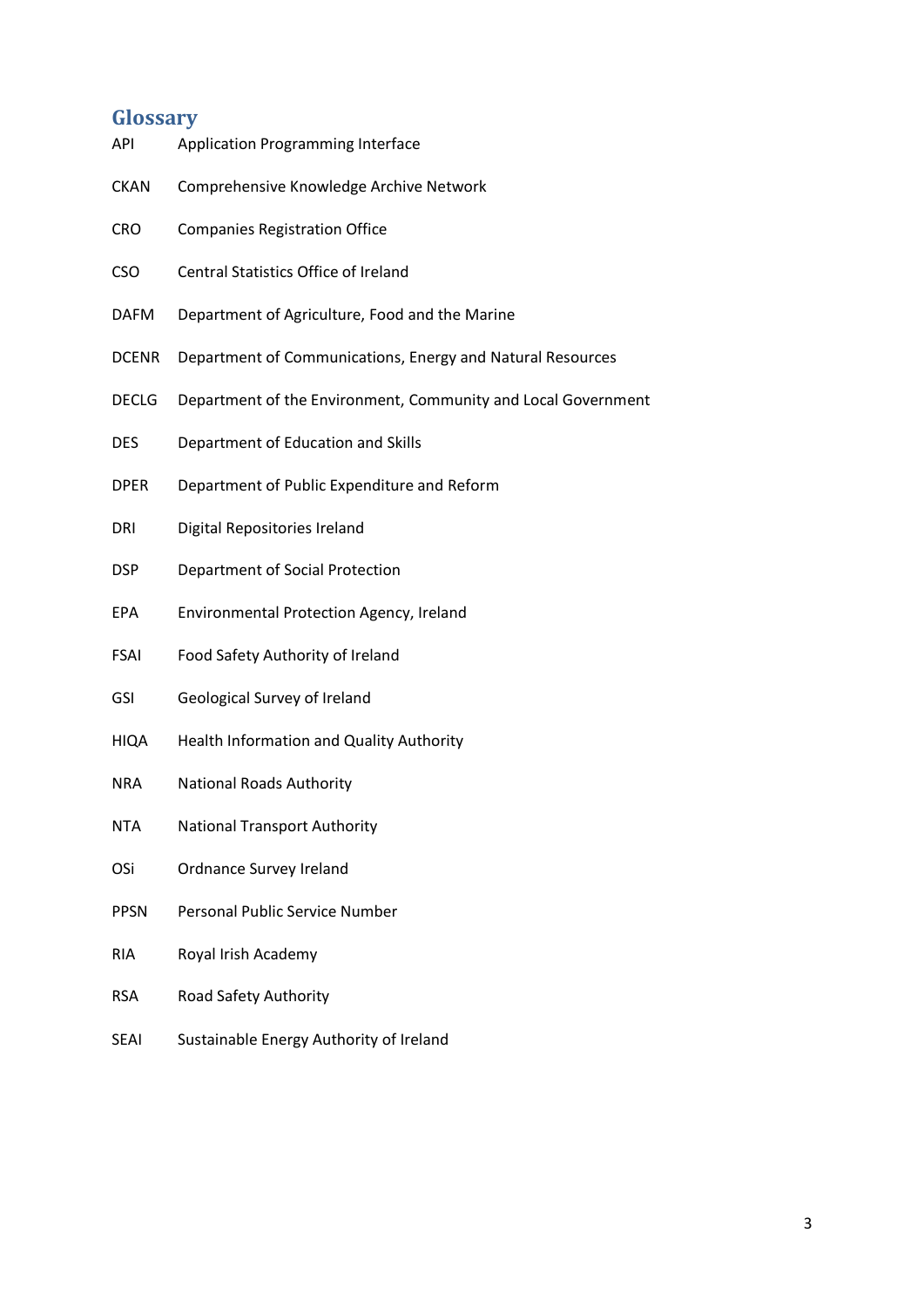## <span id="page-3-0"></span>**1 Introduction**

Before deciding what data to publish as Open Data, public bodies need to have an overview of what data they currently manage, and could therefore potentially release as Open Data. This can be a challenging task, as data in large organisations is typically dispersed over multiple websites, databases, shared-storage, and personal-computers. A data audit is carried out to assess to establish an inventory of what datasets currently exist.

Within the Open Data Ireland project, Insight-NUIG were tasked with (i) identifying existing published datasets for consideration for inclusion on the portal and (ii) providing an assessment of sectors where new datasets should be audited in order of priority for potential inclusion on the portal on the basis that their publication in Open Data format has the potential for creating a significant economic and/or societal impact.

To achieve this, we carried out a data audit to assess to establish an overview of Irish public-sector datasets currently available online. We then aligned our findings with the "common high-value datasets" based on the G8 Open Data Charter categories, which we outlined in the Open Data Ireland Best Practice Handbook, Section 6.2.4. The methodology and results of this data audit are described in this document, as well as recommendations for priority areas for the publication of datasets in the future.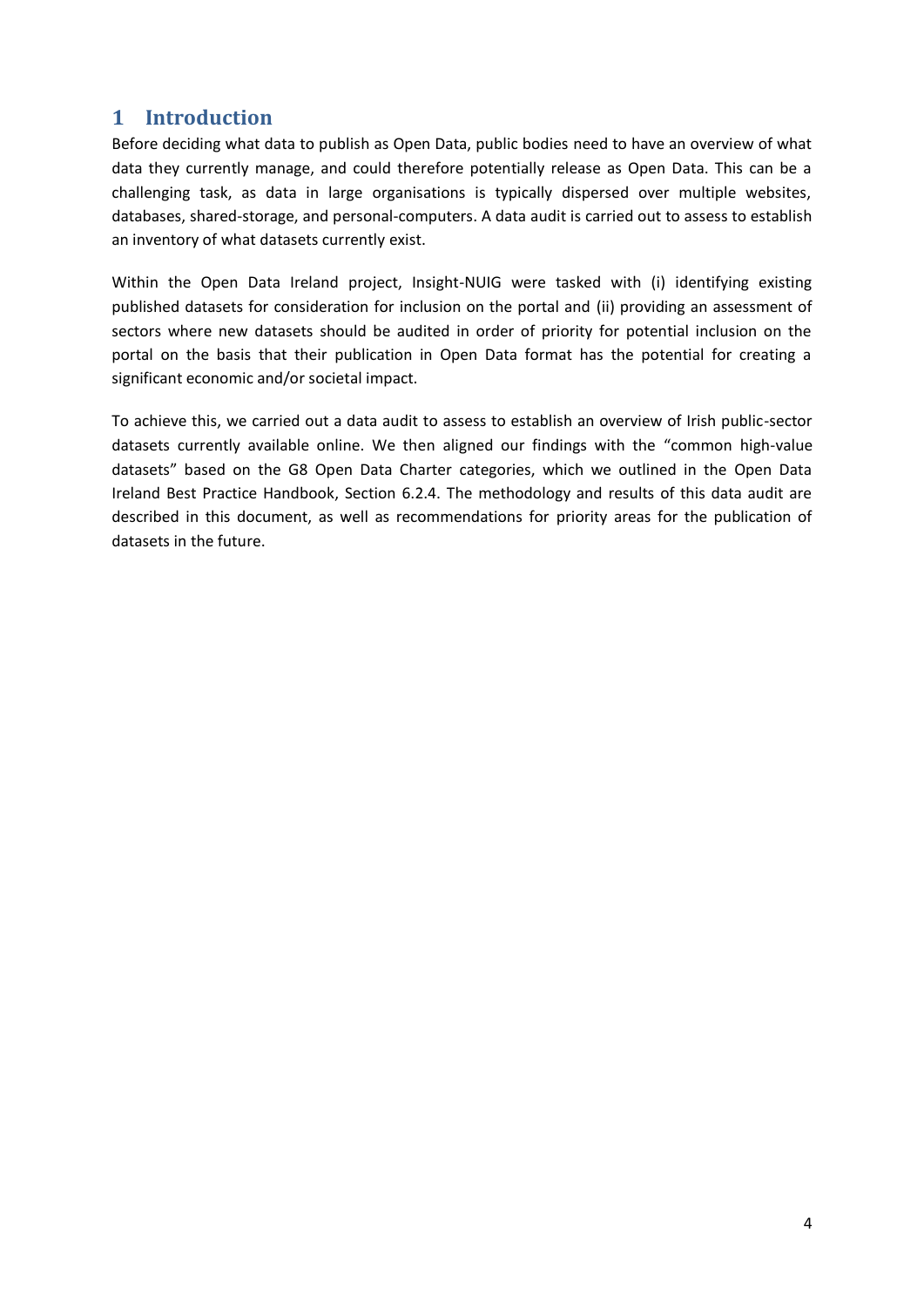## <span id="page-4-0"></span>**2 Data Audit Methodology**

To identify existing published datasets, the following activities were performed:

- a) A web crawl of the websites of government departments and state bodies;
- b) A review of relevant existing data catalogues;
- c) Web searches and web site reviews for each of the G8 Open Data Charter categories.

#### <span id="page-4-1"></span>**2.1 Web Crawl of Public Sector Websites**

The web crawl included the websites of all government departments and state bodies listed on the Re-use of Public Sector Information (PSI) website<sup>1</sup>. Local authority websites and state-sponsored bodies were not included. The web crawl was performed using the Scrapy tool<sup>2</sup>. Web pages were downloaded from the sites, and the following information was extracted, using a combination of Scrapy, Xidel<sup>3</sup> and custom Ruby scripts:

- HTML links to machine-readable structured data formats
- Pages containing relevant keywords

The list of formats detected:

- Microsoft Excel (XLS, XLSX)
- Comma-Separated Values (CSV, TSV)
- Extensible Markup Language (XML)
- Keyhole Markup Language and Geography Markup Language (KML, GML)
- **•** Resource Description Framework (RDF)
- ESRI Shapefiles (SHP)
- Archived forms of the formats above (ZIP, GZ, BZ2, etc.)

The list of keywords used includes 'data', 'database', 'download', 'API', 'export', 'statistics'. A manual review of the generated lists was performed to remove false positives and to identify interesting sources of data for further consideration.

#### <span id="page-4-2"></span>**2.2 Review of Relevant Existing Data Catalogues**

There is a number of existing Irish data catalogues that list datasets, as described in the Open Data Ireland: Best Practice Handbook. These catalogues are valuable sources of information, as they already provide organised lists of datasets from specific publishers or on specific topics, with consistent metadata and in a searchable way. Most of these catalogues do not focus specifically on Open Data, so they may contain resources that are not in machine-readable form, not openly licensed, or from sources other than central government departments and state bodies.

For the purpose of this data audit, two catalogues were identified as particularly relevant, because of their broad coverage across the Irish public sector:

.

<sup>&</sup>lt;sup>1</sup> <http://psi.gov.ie/>

<sup>&</sup>lt;sup>2</sup> <http://scrapy.org/>

<sup>&</sup>lt;sup>3</sup> <http://videlibri.sourceforge.net/xidel.html>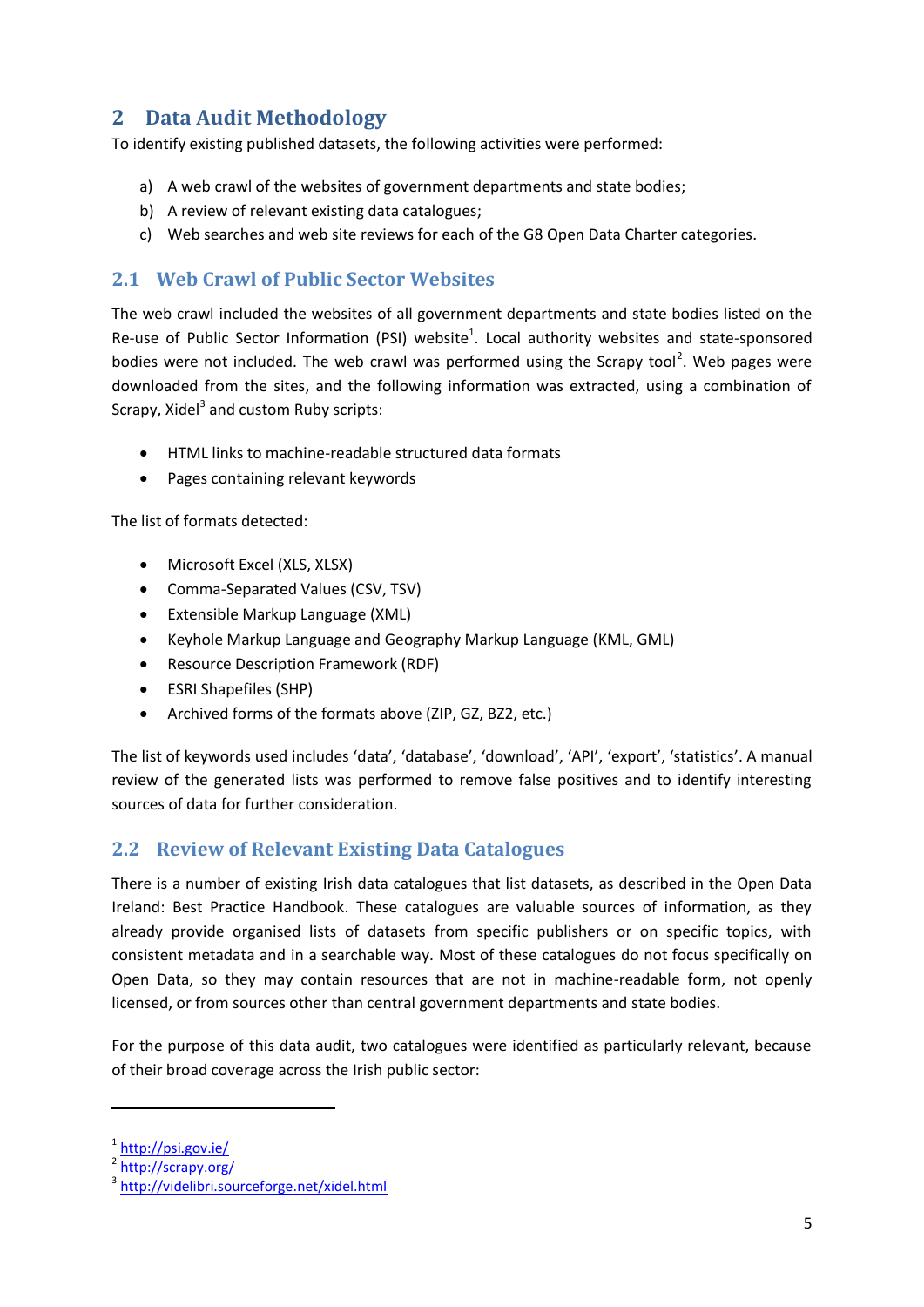- a) **StatCentral<sup>4</sup>** is a portal that provides standardised documentation and metadata on recurring official statistics. The portal is maintained by the Central Statistics Office (CSO), but also lists statistics produced by other government departments and state bodies.
- b) The **Irish Spatial Data Exchange (ISDE)<sup>5</sup>** is a data discovery tool which allows you to find spatial data and services that are hosted across multiple government and academic organisations. It was developed by the Marine Institute, with its partners the Geological Survey of Ireland (GSI), the Environmental Protection Agency (EPA), the Department of the Environment, Community and Local Government (DECLG) and the Coastal and Marine Research Centre UCC, as a step towards meeting the requirements of the INSPIRE Directive.

Metadata was screen-scraped from both catalogues, and brought into a unified format. Datasets that are not accessible in a machine-readable form, or are not published by organizations in scope for the data audit, were excluded.

## <span id="page-5-0"></span>**2.3 Searches for Specific High-Value Datasets**

A key goal of the data audit was to establish the status quo regarding the public availability of the high-value datasets identified in the G8 Open Data Charter. To augment the results of the web crawl, specific Web searches for these datasets were conducted. For each high-value dataset, the website of the agency or agencies responsible for the area was reviewed to identify any data downloads, statistical reports, APIs, etc. In addition, general web searches were performed using the Google search engine, to double-check that the most relevant sources have indeed been found. The keywords used in these activities were the same as in the web crawl, plus the names of the datasets, synonyms thereof, or other related terms. The results are outlined in detail in section [3.](#page-7-0)

## <span id="page-5-1"></span>**2.4 Limitations of the Methodology**

This section discusses the limitations of the chosen methodology for the data audit.

**Publishing agencies**. The audit was limited to central government departments and public sector bodies. Local governments, state-sponsored bodies (e.g., state-owned companies), and academic sources are not covered.

**Machine-readability**. The goal of the audit was to find machine-readable, re-usable datasets. Data published on the Web in a way that is not easily amenable to re-use was generally excluded. For example, the following categories of material were excluded: written PDF reports, Microsoft Word documents, tables in web pages, searchable web databases that do not offer data downloads.

**Topics outside the G8 high-value data categories**. Parts of the data audit required manual review of crawl results or websites. For these activities, attention was focused on the twelve categories of high-value data listed in the G8 Open Data Charter.

1

<sup>4</sup> <http://statcentral.ie/>

<sup>&</sup>lt;sup>5</sup> http://catalogue.isde.ie/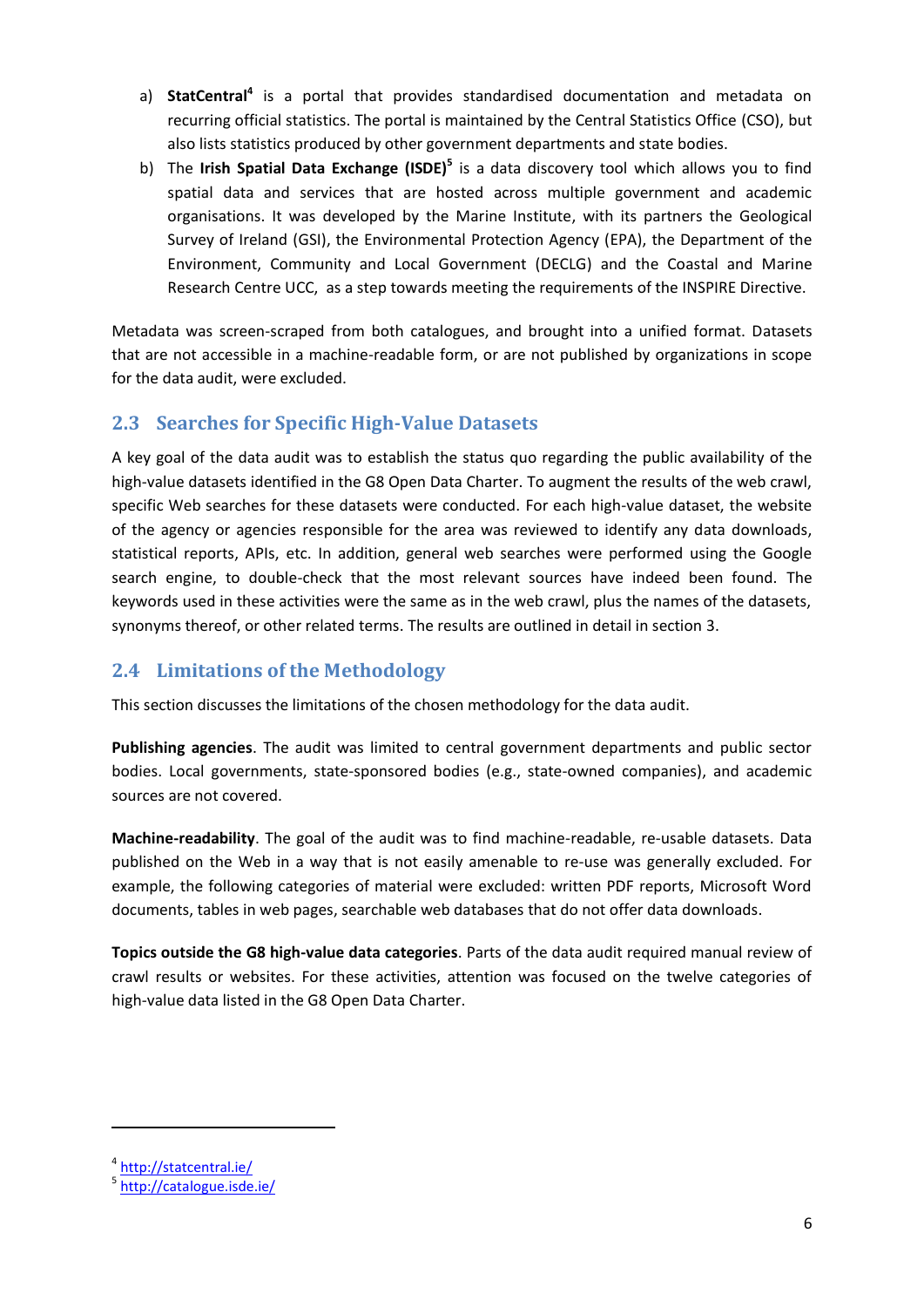**Excel spreadsheets**. Microsoft Excel is, despite the fact that it's a proprietary, a popular choice as a data publishing format. Excel spreadsheets can be found on almost any government website, and the web crawl has identified more than 2000 of such files. However, only a small part of these represent re-usable data, and that part is hard to identify:

- Many spreadsheets are not data, but forms, simple presentational tables, or calculators.
- Many spreadsheets are published on public sector websites without explicit metadata, so their purpose, context of creation, and value cannot be easily determined.
- Often there are multiple versions and copies of the same spreadsheet available, and determining their relationship (e.g., are they different versions of the same dataset?) often proved too time-consuming.

**Data formats**. The audit focused on specific, commonly used formats (see above). Other formats may be used by some data publishers, and would not have been caught by the web crawl.

**Data deeply embedded in web applications**. Some websites offer data downloads only through an "export" feature. A user first has to select the part of the data that is of interest through an interactive selection process, for example by creating a report or selecting a subcategory from a tree. Then they can export the result as a file in a machine-readable form. Such features cannot be discovered reliably by web crawls or search engines, and may or may not be readily apparent to a user.

**Manual determination of metadata**. Consistent and high-quality metadata is key to enabling data re-use, as it allows potential users to find data and judge its applicability for the user's purpose. Metadata should be captured close to the source of the data. Ideally, the creator or publisher of a dataset should provide the metadata. This data audit attempted to fill in metadata for discovered datasets based on already published information (e.g., from the web page where a dataset is offered for download), but this approach cannot fully replace publisher-provided metadata.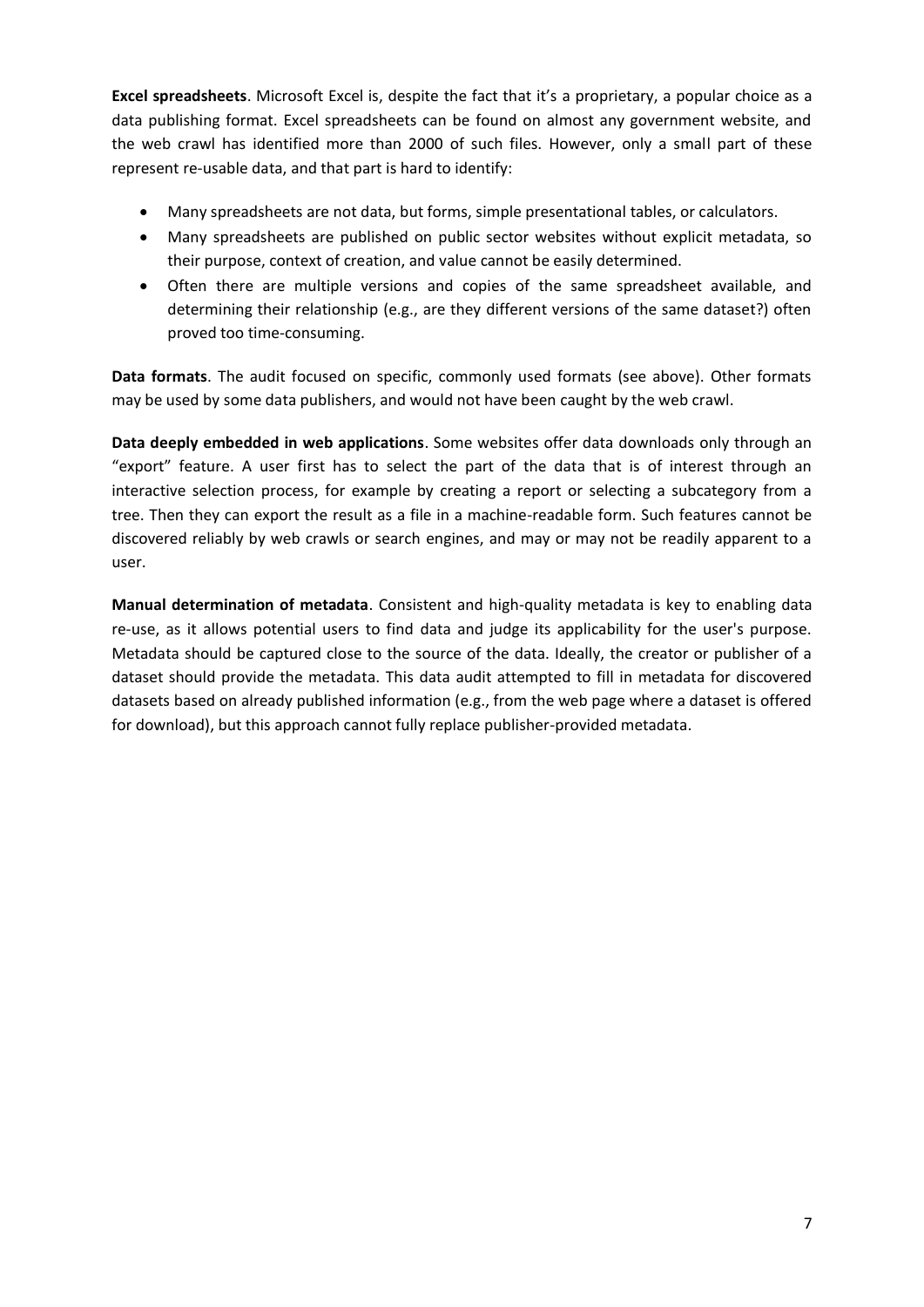## <span id="page-7-0"></span>**3 Data Audit Results**

In this section we detail the current Irish status of each of the common high-value datasets identified in the Open Data Ireland Best Practice Handbook, categorised according to the G8 Open Data Charter categories. This content was gathered over the course of the data audit. All datasets described in this section that are available in machine-readable form have been uploaded to the National Open Data Platform data.gov.ie. However, most are not associated with an Open License, and some of the datasets are not available on the Web at all. These should be prioritised for release as Open Data by the Steering and Implementation Group.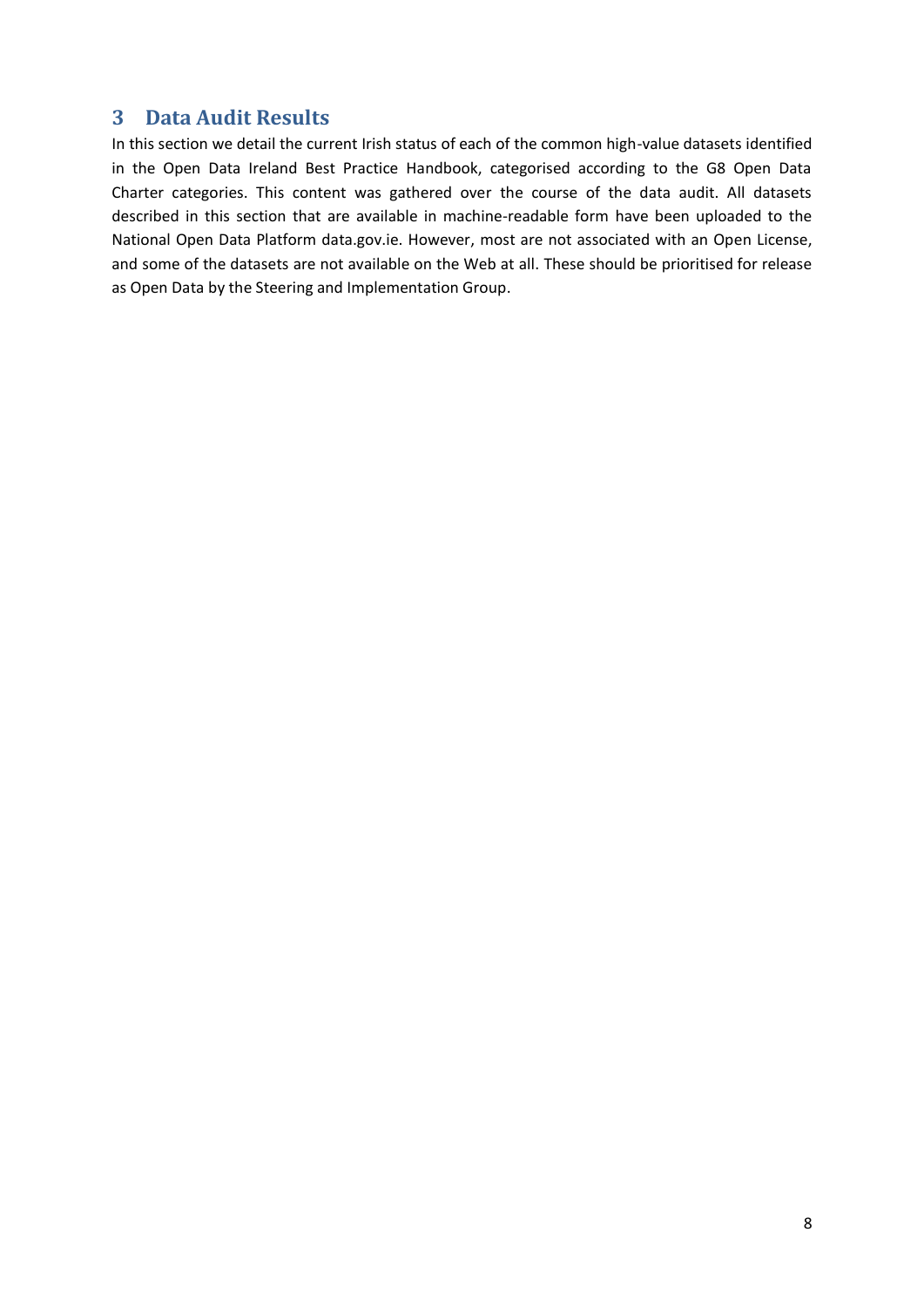## **3.1 Companies**

Company registration information is available from the Companies Registration Office (CRO) through a free-of-charge API. Bulk downloads of the data are only available for paying subscribers. Insolvency and bankruptcy records do not appear to be published separately on the Web, but are partially covered by the CRO API.

<span id="page-8-0"></span>

| <b>Dataset</b>                          | <b>Irish</b><br>dataset(s) | <b>Public body</b> | Format                                      | <b>URL</b>                                | License                                                             | <b>Notes</b>                               |
|-----------------------------------------|----------------------------|--------------------|---------------------------------------------|-------------------------------------------|---------------------------------------------------------------------|--------------------------------------------|
| Companies<br>register                   | Companies<br>register      | <b>CRO</b>         | API (free of charge)<br>Bulk download (fee) | https://services.cro.ie/o<br>verview.aspx | https://services.cro.ie/downl<br>oads/CRO WEBSERVICE TC<br>2011.pdf |                                            |
| Insolvency and<br>bankruptcy<br>records | $\overline{\phantom{0}}$   | <b>CRO</b>         |                                             |                                           |                                                                     | Partially covered by the<br><b>CRO API</b> |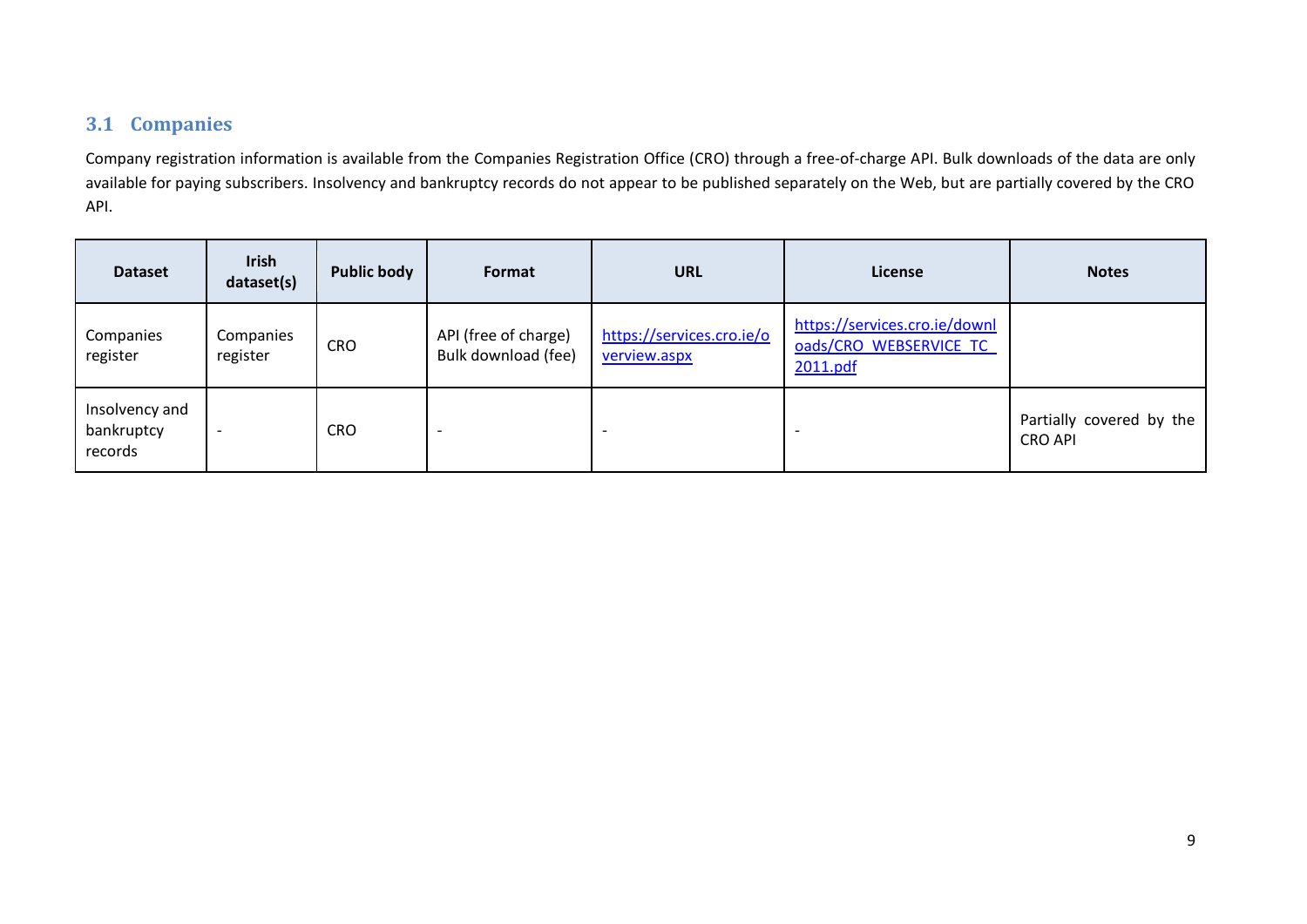## **3.2 Crime and Justice**

Key statistics are available from the Central Statistics Office (CSO). Data on justice spending is available only as high-level annual totals through the export function of the Department of Public Expenditure and Reform (DPER) Databank. No detailed drill-down data is published.

<span id="page-9-0"></span>

| <b>Dataset</b>             | Irish dataset(s)                                                                                      | <b>Public</b><br>body | Format                 | <b>URL</b>                                                                                                                                                                                       | License                                               | <b>Notes</b>                                                                                  |
|----------------------------|-------------------------------------------------------------------------------------------------------|-----------------------|------------------------|--------------------------------------------------------------------------------------------------------------------------------------------------------------------------------------------------|-------------------------------------------------------|-----------------------------------------------------------------------------------------------|
| <b>Crime</b><br>statistics | Quarterly recorded<br>crime                                                                           | <b>CSO</b>            | Bulk download          | http://www.cso.ie/px/pxeirestat/DA<br>TABASE/Eirestat/Recorded%20Crim<br>e/Recorded%20Crime statbank.asp<br>?sp=Recorded%20Crime&Planguage<br>$\equiv 0$                                         | http://www.cso.ie/en<br>/aboutus/copyrightpo<br>licy/ |                                                                                               |
| Justice<br>statistics      | <b>Persons Convicted</b><br>of Relevant Offences<br>by Sex, Type of<br>Offence, Age Group<br>and Year | <b>CSO</b>            | <b>Bulk download</b>   | http://www.cso.ie/px/pxeirestat/da<br>tabase/eirestat/Detections%20and<br>%20Proceedings/Detections%20and<br>%20Proceedings statbank.asp?sp=D<br>etections%20and%20Proceedings&P<br>$language=0$ | http://www.cso.ie/en<br>/aboutus/copyrightpo<br>licy/ |                                                                                               |
| <b>Justice</b><br>spending | Net Expenditure<br>Analysis by Vote                                                                   | <b>DPER</b>           | <b>Export function</b> | http://databank.per.gov.ie/Expendit<br>ure.aspx?rep=NetVA                                                                                                                                        | No explicit license                                   | The dataset only<br>contains high-level<br>totals. No detailed drill-<br>downs are available. |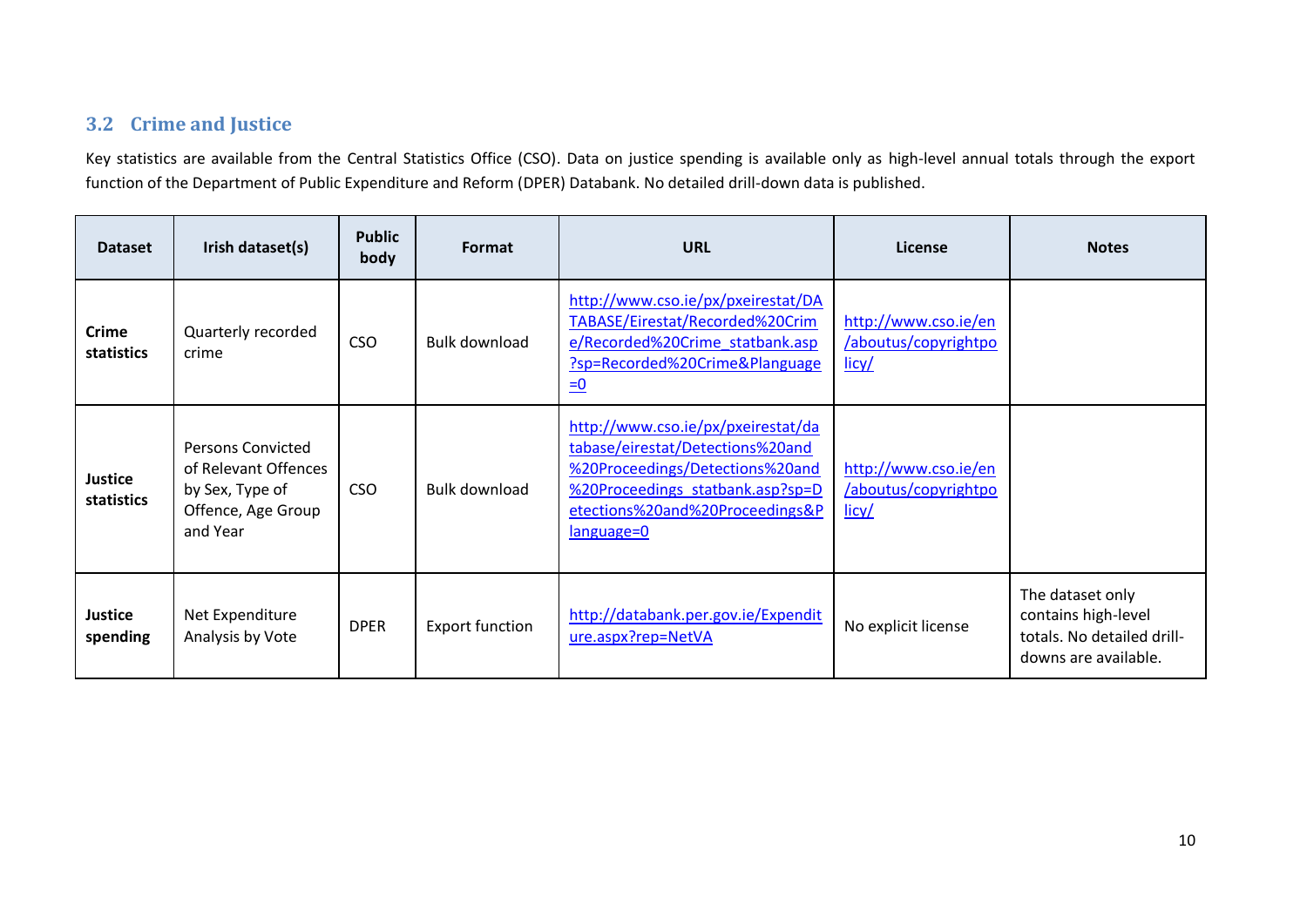## **3.3 Earth Observation**

Comprehensive meteorological data is available from Met Éireann, but only for a fee, and not as an online download. The Sea Fisheries Protection Authority publishes relevant data on fishing levels on a web page, but not in a machine-readable form. Related geospatial data is available from the Marine Institute in machine-readable form, under a restrictive license. No data on Inland Fisheries or hunting appears to be available on the Web. Comprehensive statistics on agriculture are available in machine-readable form from the Department of Agriculture, Food and the Marine (DAFM), and the CSO.

<span id="page-10-0"></span>

| <b>Dataset</b>                    | <b>Irish</b><br>dataset(s)                  | <b>Public body</b>                       | Format                  | <b>URL</b>                                                                             | License                                                                                                            | <b>Notes</b>                                                                                 |
|-----------------------------------|---------------------------------------------|------------------------------------------|-------------------------|----------------------------------------------------------------------------------------|--------------------------------------------------------------------------------------------------------------------|----------------------------------------------------------------------------------------------|
| Meteorological                    | Met Éireann<br>data products                | Met Éireann                              | Various                 | http://www.met.ie/climate/c<br>limate-products.asp                                     |                                                                                                                    | Data is available for a<br>fee.<br>Delivery via<br>email/fax/post only, no<br>Web downloads. |
|                                   | Fisheries<br>Landings                       | Sea Fisheries<br>Protection<br>Authority | Web page<br>only        | http://www.sfpa.ie/Sea-<br>FisheriesConservation/Fisheri<br>esQuotas/FishLandings.aspx |                                                                                                                    |                                                                                              |
| Fishing/<br><b>Hunting levels</b> | Marine Data<br>Online:<br>Fisheries         | Marine<br>Institute                      | Mostly bulk<br>download | http://data.marine.ie/Catego<br>ry/Index/13                                            | https://www.marine.ie/NR/r<br>donlyres/6F56279C-631D-<br>42AC-B495-<br>74C76CE93A8B/0/MIDataLic<br>enseMar2013.pdf |                                                                                              |
| <b>Agriculture</b>                | Statistics on<br>Agriculture<br>and Fishing | CSO; DAFM                                | <b>Bulk</b><br>download | http://www.statcentral.ie/vi<br>ewstats.asp?type=Agricultur<br>e%20and%20Fishing       | http://www.cso.ie/en/about<br>us/copyrightpolicy/                                                                  |                                                                                              |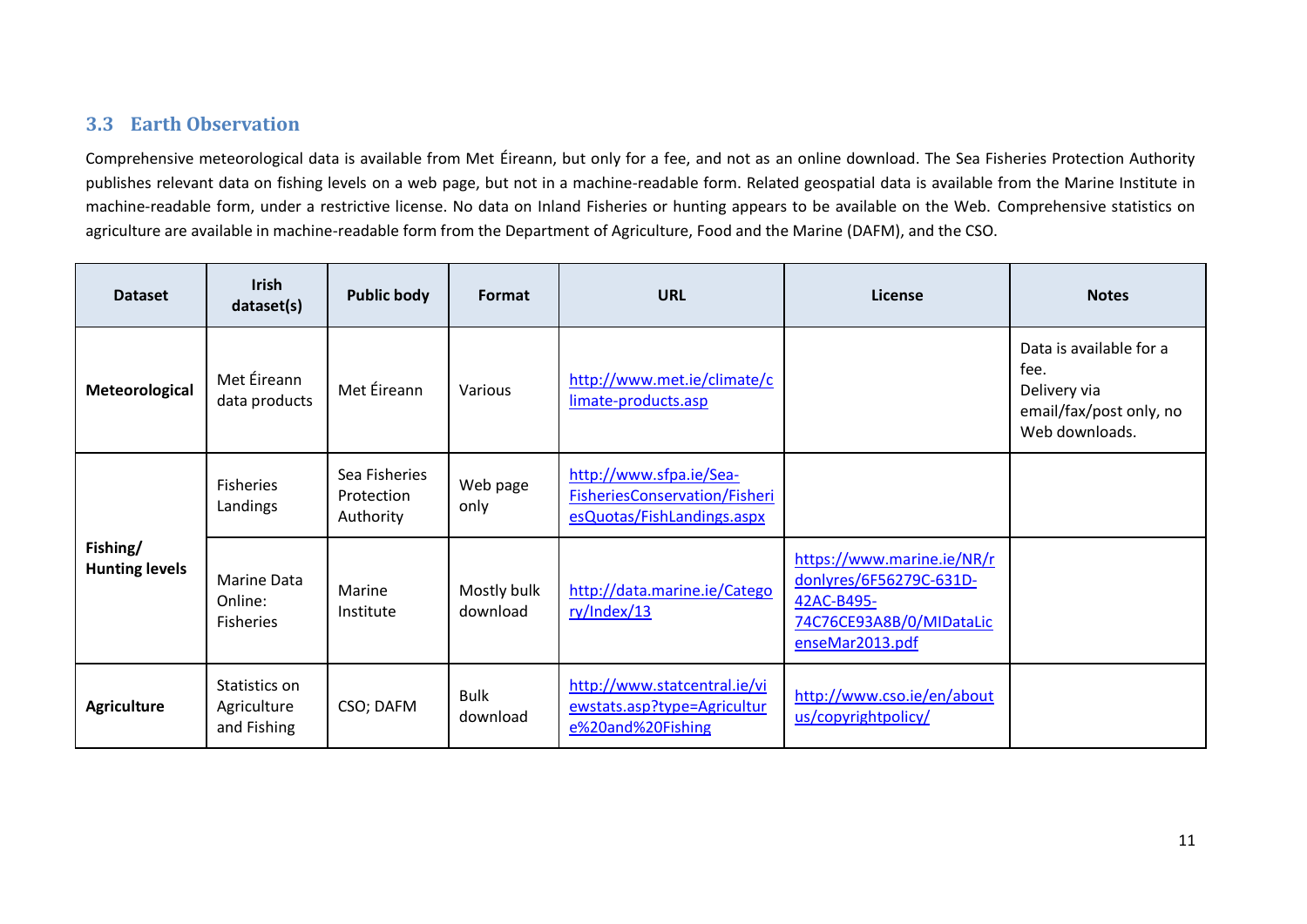## **3.4 Education**

Comprehensive aggregate statistics, as well as data on individual schools, is available from the Department of Education and Skills (DES) for download in Excel format, although without explicit licensing information. Data on school locations appears to be not available on the Web in a re-usable form.

<span id="page-11-0"></span>

| <b>Dataset</b>              | <b>Irish</b><br>dataset(s)                         | <b>Public</b><br>body | Format               | <b>URL</b>                                                                             | License             | <b>Notes</b> |
|-----------------------------|----------------------------------------------------|-----------------------|----------------------|----------------------------------------------------------------------------------------|---------------------|--------------|
|                             | Education<br>and Skills:<br>Statistical<br>Reports | <b>DES</b>            | <b>Bulk download</b> | http://www.education.ie/en/<br><b>Publications/Statistics/Statist</b><br>ical-Reports/ | No explicit license |              |
| <b>School</b><br>attendance | Data on<br>Individual<br>Schools                   | <b>DES</b>            | <b>Bulk download</b> | http://www.education.ie/en/<br>Publications/Statistics/Data-<br>on-Individual-Schools/ | No explicit license |              |
|                             | Education<br><b>Statistics</b>                     | <b>DES</b>            | <b>Bulk download</b> | http://www.cso.ie/px/pxeire<br>stat/pssn/des/homepagefiles<br>/des_statbank.asp        | No explicit license |              |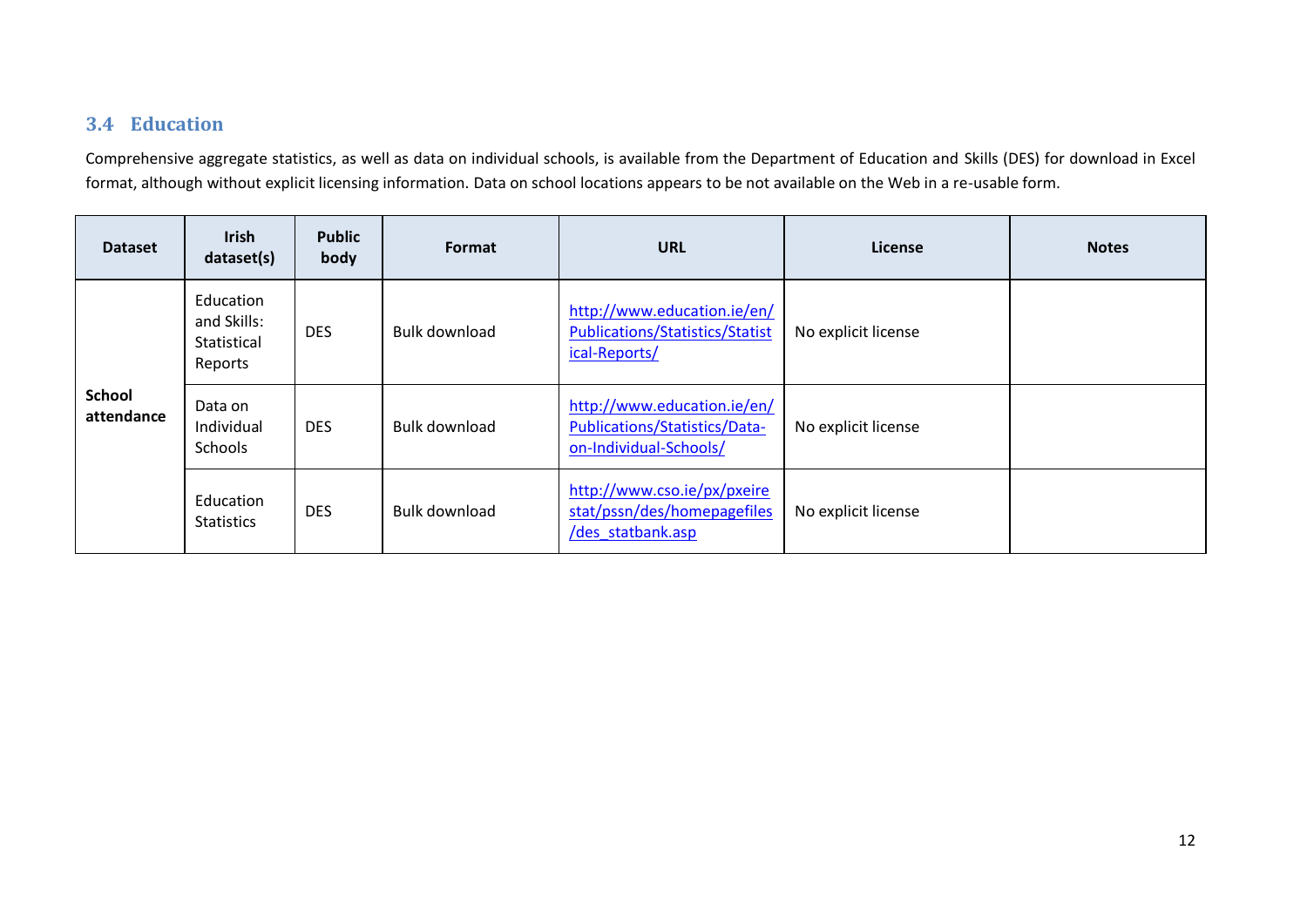## **3.5 Energy and Environment**

Data on pollution, water quality and air quality is available from the Environmental Protection Agency (EPA), although not in a unified form. The Secure Archive for Environmental Research Data offers the results of many individual studies. The EPA Geoportal offers geospatial data files under an open license. Spatial data on natural resources is available from the Department of Communications, Energy and Natural Resources (DCENR), with a license restricted to non-commercial use. The EPA and the National Waste Collection Permit Office offer searchable databases and various written reports on waste management, but no relevant machine-readable data (bulk downloads, APIs) appears to be available on the Web. A number of specific statistics on energy usage and fuel efficiency are available from the Sustainable Energy Authority of Ireland (SEAI), but no comprehensive statistics or other machine-readable data are available from a public body. (The state-owned companies ESB and EirGrid were not covered by this data audit, and may publish additional data.)

<span id="page-12-0"></span>

| <b>Dataset</b>                           | Irish dataset(s)                                               | <b>Public body</b>                                    | Format                     | <b>URL</b>                                   | License                                                                                 | <b>Notes</b>                                                                                           |
|------------------------------------------|----------------------------------------------------------------|-------------------------------------------------------|----------------------------|----------------------------------------------|-----------------------------------------------------------------------------------------|--------------------------------------------------------------------------------------------------------|
| <b>Pollution</b><br><b>Water quality</b> | Secure Archive<br>for<br><b>Fnvironmental</b><br>Research Data | <b>EPA</b>                                            | Mostly<br>bulk<br>download | http://erc.epa.ie/safer/index<br><u>.jsp</u> | Mostly no explicit license                                                              | Many individual<br>datasets, mostly the<br>result of individual<br>studies, available for<br>download. |
| Air quality                              | <b>EPA Geoportal</b>                                           | EPA                                                   | <b>Bulk</b><br>download    | http://gis.epa.ie/GetData/Do<br>wnload       | Open Data (except where<br>based on OSi data)<br>http://gis.epa.ie/ContactUs/<br>Policy | Requires registration and<br>confirmation email<br>before download                                     |
| <b>Natural</b><br>resources              | <b>DCENR Spatial</b><br>Data                                   | <b>DCENR</b>                                          | <b>Bulk</b><br>download    | http://www.dcenr.gov.ie/Spa<br>tial+Data/    | Not open                                                                                | Various spatial datasets<br>on mining, petroleum,<br>etc.                                              |
| Waste                                    |                                                                | EPA, National<br>Waste<br>Collection<br>Permit Office | $\overline{\phantom{a}}$   | $\overline{\phantom{a}}$                     | $\overline{\phantom{0}}$                                                                | Not available as<br>machine-readable data                                                              |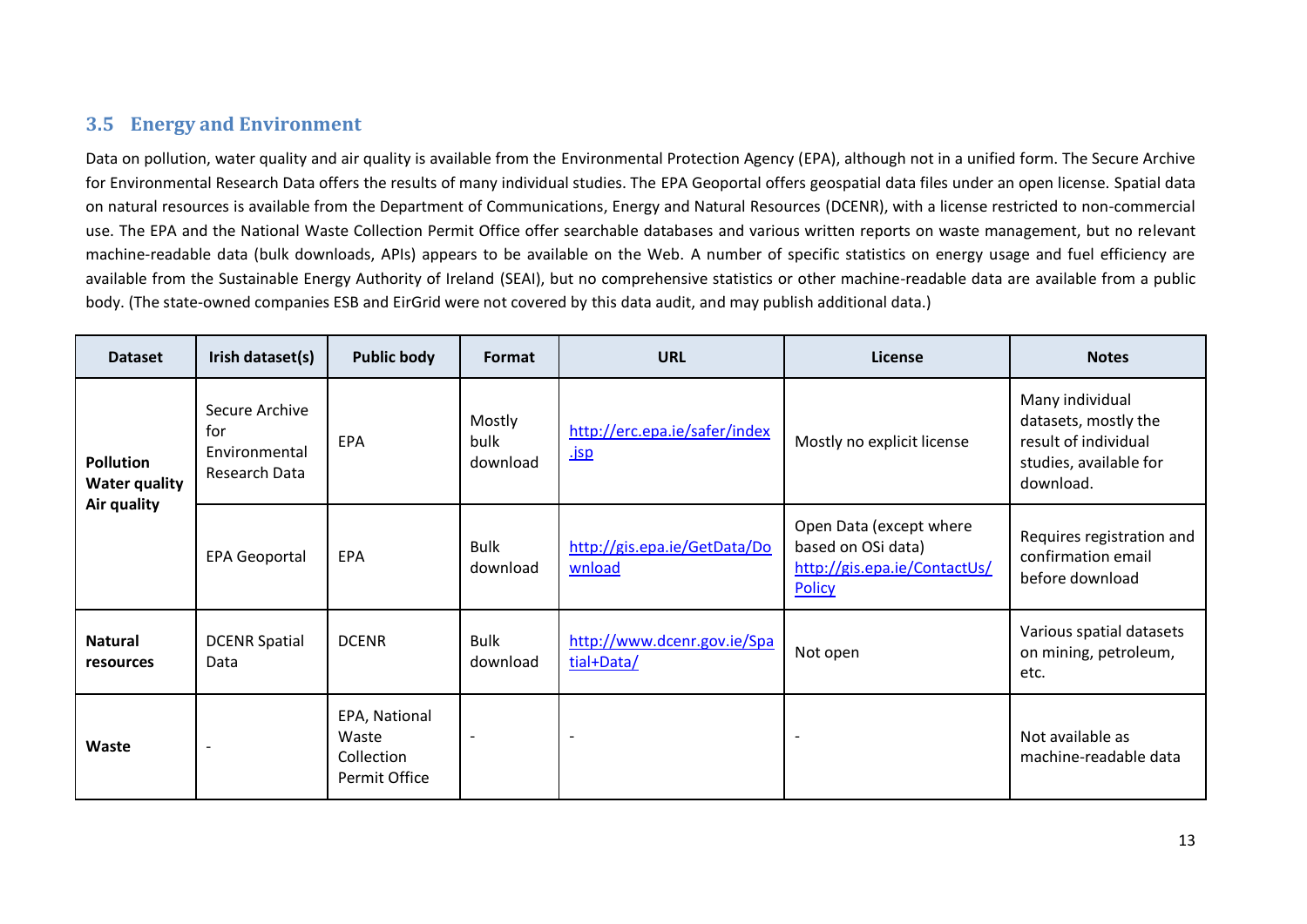| <b>Energy</b><br>consumption | Average Fuel<br>Consumption<br>and Distance<br>Travelled for<br>Private Cars by<br><b>Engine Capacity</b><br>cc, Year,<br>Statistic and<br>Type of Fuel | <b>SEAI</b> | <b>Bulk</b><br>download | http://www.cso.ie/px/pxeire<br>stat/pssn/sei/Database/SEI/T<br>ransport%20Statistics/Transp<br>ort%20Statistics.asp                   | Not open |  |
|------------------------------|---------------------------------------------------------------------------------------------------------------------------------------------------------|-------------|-------------------------|---------------------------------------------------------------------------------------------------------------------------------------|----------|--|
|                              | <b>Energy Balance</b><br><b>Statistics</b>                                                                                                              | <b>SEAI</b> | <b>Bulk</b><br>download | http://www.cso.ie/px/pxeire<br>stat/pssn/sei/Database/SEI/E<br>nergy%20Balance%20Statisti<br>cs/Energy%20Balance%20Sta<br>tistics.asp | Not open |  |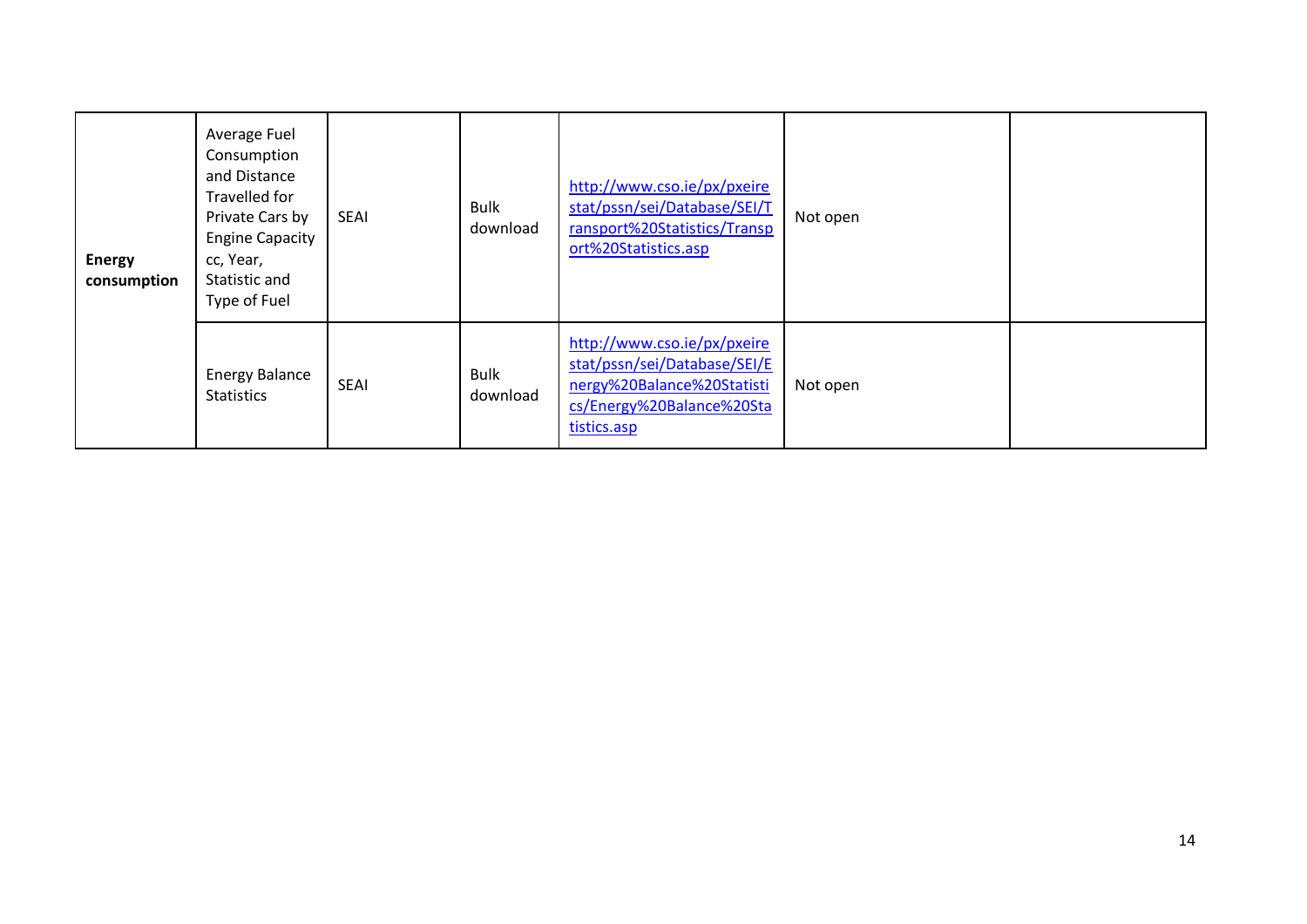## **3.6 Finance and Contracts**

Data on government budgets and government spending is available through the export function of the DPER data bank. Spending data on a transaction level appears not to be available on the Web. Information on tenders and procurement is available on the Web through the searchable eTenders database and the website of the Office of Government Procurement, but not in machine-readable form.

<span id="page-14-0"></span>

| <b>Dataset</b>          | Irish dataset(s)                                       | <b>Public body</b>                                  | Format                 | <b>URL</b>                                                   | License                  | <b>Notes</b>                                 |
|-------------------------|--------------------------------------------------------|-----------------------------------------------------|------------------------|--------------------------------------------------------------|--------------------------|----------------------------------------------|
| Government<br>budgets   | <b>Voted Public</b><br>Expenditure<br>Databank         | <b>DPER</b>                                         | <b>Export function</b> | http://databank.per.gov.ie/Exp<br>enditure.aspx?rep=Welcome  | No explicit license      |                                              |
| Government<br>spending  | Open Data<br><b>Estimates</b><br>Expenditure<br>Source | <b>DPER</b>                                         | <b>Export function</b> | http://databank.per.gov.ie/Exp<br>enditure.aspx?rep=OpenData | No explicit license      |                                              |
| Tenders/<br>Procurement |                                                        | eTenders,<br>Office of<br>Government<br>Procurement |                        |                                                              | $\overline{\phantom{a}}$ | Not available as<br>machine-readable<br>data |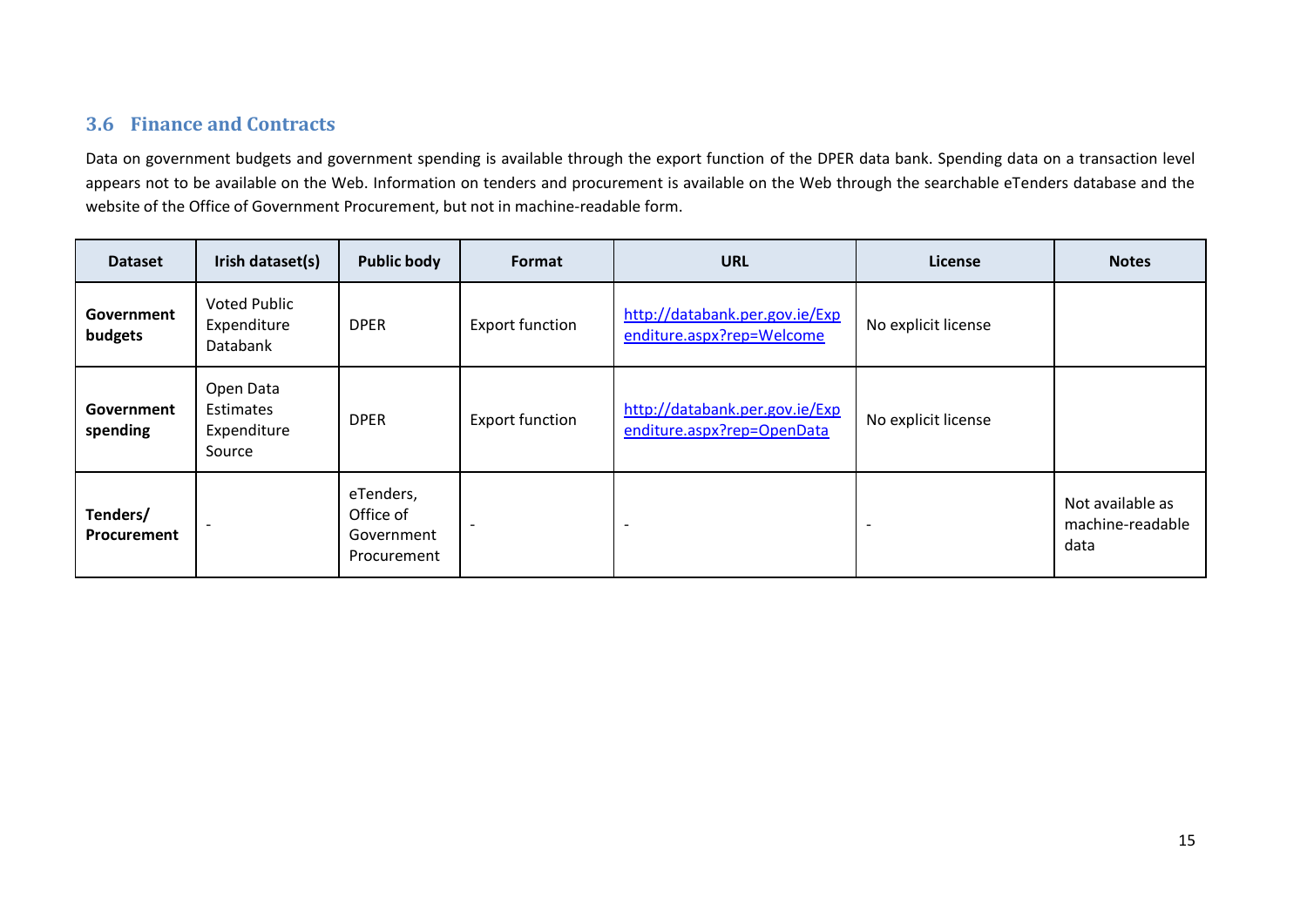## **3.7 Geospatial**

National maps, administrative boundaries, and topographical geo-information are available for purchase from Ordnance Survey Ireland (OSi). Administrative boundaries as of 2011 can be downloaded free of charge for non-commercial use only from the CSO. A range of environmental geo-information can be downloaded under an open license from the EPA. Data on postcodes and addresses should become available in 2015 with the introduction of the Eircode system, although information about machine-readable access, APIs, and licenses is not yet available.

<span id="page-15-0"></span>

| <b>Dataset</b>                                                                                            | <b>Irish</b><br>dataset(s)              | <b>Public</b><br>body | Format                  | <b>URL</b>                                                                     | License                                          | <b>Notes</b>                                                       |
|-----------------------------------------------------------------------------------------------------------|-----------------------------------------|-----------------------|-------------------------|--------------------------------------------------------------------------------|--------------------------------------------------|--------------------------------------------------------------------|
| <b>National maps;</b><br>Local/ administrative<br>boundaries;<br><b>Topographical geo-</b><br>information | OSi Digital<br>Products                 | OSi                   | Bulk<br>download        | http://www.osi.ie/Products/Digit<br>al-Products.aspx                           | <b>Commercial license</b><br>available           | Data available for a<br>subscription fee                           |
| Local/administrative<br><b>boundaries</b>                                                                 | Census 2011<br>Boundary<br><b>Files</b> | <b>CSO</b>            | Bulk<br>download        | http://www.cso.ie/en/census/ce<br>nsus2011reports/census2011bou<br>ndaryfiles/ | Non-commercial use<br>only                       |                                                                    |
| <b>Environmental geo-</b><br>information                                                                  | EPA<br>Database                         | EPA                   | <b>Bulk</b><br>download | http://gis.epa.ie/GetData/Downl<br>oad                                         | Open Data (except<br>where based on OSi<br>data) | Requires registration and<br>confirmation email<br>before download |
| Postcodes and<br>addresses                                                                                | Eircode                                 | <b>DCENR</b>          |                         | http://eircode.ie                                                              | Unknown                                          | To come in 2015                                                    |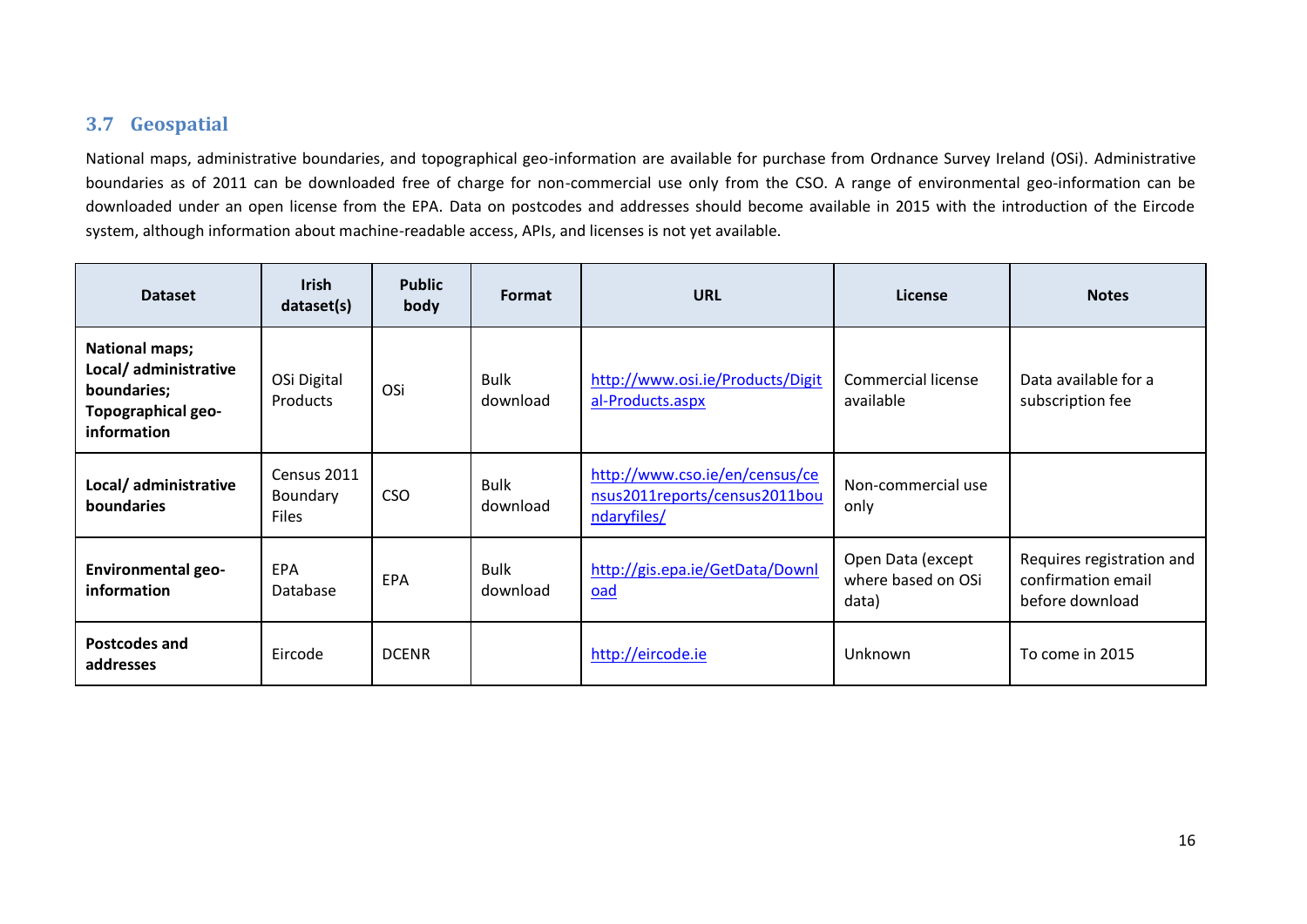#### **3.8 Global Development**

High-value datasets on Government Accountability and Democracy include:

- development aid
- international assistance

Reports on development aid and international assistance are available from the Irish Aid website (Department of Foreign Affairs and Trade), but no machinereadable or re-usable data seems to be available.

## **3.9 Government Accountability and Democracy**

High-value datasets on Government Accountability and Democracy include:

- Government structures and contacts
- Government salaries and pay-scales
- Legislation (Irish Statute Book)
- <span id="page-16-0"></span>• Hospitality/gifts
- Election results

<span id="page-16-1"></span>These datasets are not available in machine-readable or re-usable form on the Web, but only in the form of web pages or PDF reports, or not at all.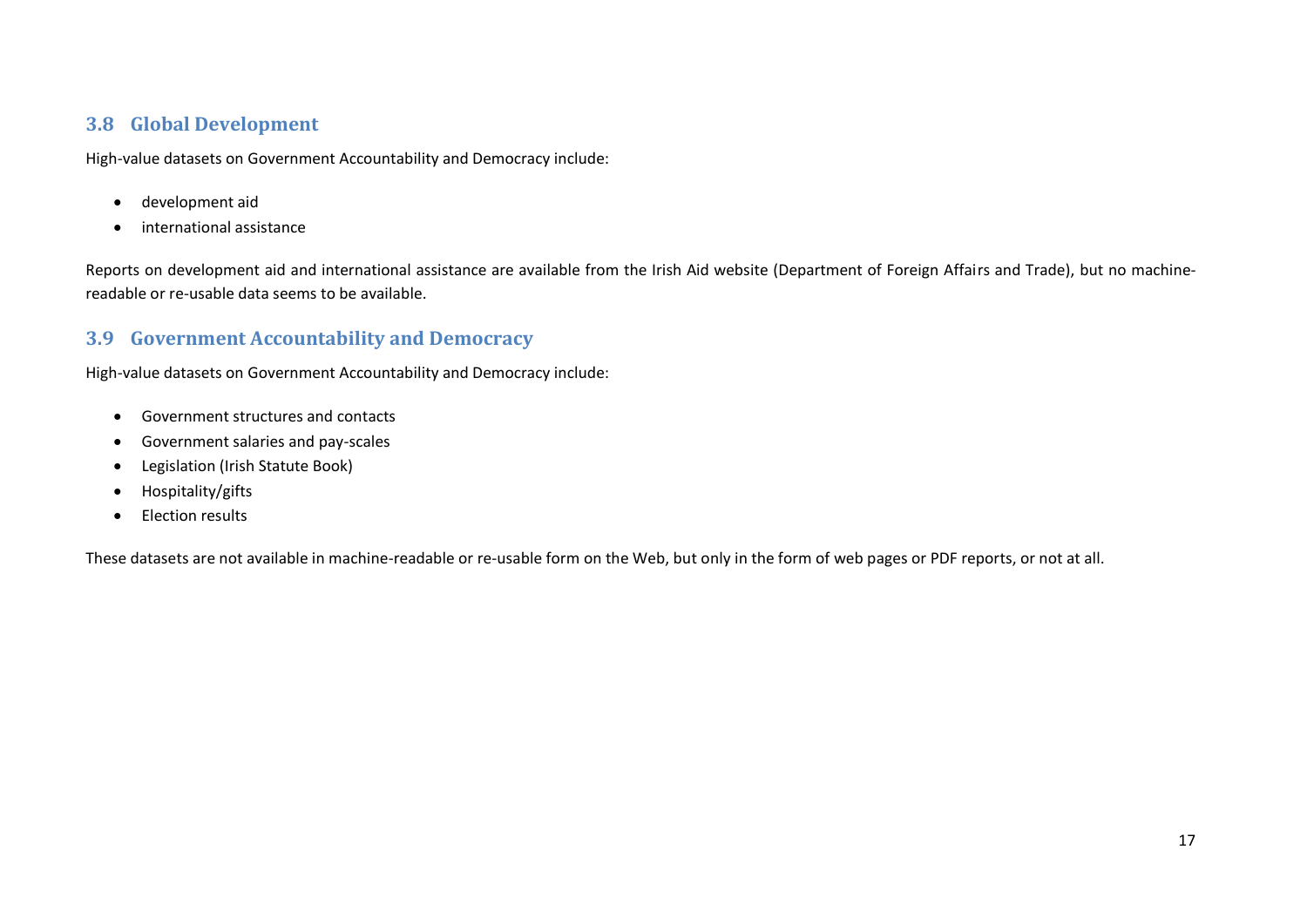## **3.10 Health**

The Health Well is an all-island (Ireland and Northern Ireland) health information website that promotes health and well-being by supporting evidenceinformed decision making. Health Well provides an online catalogue listing publicly available interventions, 385 policies, 746 Datasets, and data repositories available from 1943 health organizations. Some can be downloaded from the website itself, whereas other redirect to original publisher.

Another detailed catalogue of all national health and social care data collections (administrative sources, censuses, national routine surveys, and national patient registries) in Ireland was published in 2010 by the Health Information and Quality Authority of Ireland (HIQA). It is available as a PDF or can be accessed using an interactive searchable version. The Food Safety Authority of Ireland (FSAI) undertakes various enforcement, monitoring and auditing activities to ensure the food produced, distributed and marketed in Ireland is safe. This data is released in the public domain as PDF files. It also released Information regarding the EU investigation into the adulteration of foods, for instance recent mixing of beef with horse meat.

<span id="page-17-0"></span>

| <b>Dataset</b>                                        | <b>Irish</b><br>dataset(s)                                | <b>Public body</b>                                                                        | Format         | <b>URL</b>                                                                    | License             | <b>Notes</b>                                                                                                                                                             |
|-------------------------------------------------------|-----------------------------------------------------------|-------------------------------------------------------------------------------------------|----------------|-------------------------------------------------------------------------------|---------------------|--------------------------------------------------------------------------------------------------------------------------------------------------------------------------|
| <b>Health</b><br>performance<br>Drug/prescrip<br>tion | <b>Health Well</b>                                        | Northern<br>Ireland's PHO<br>Team in<br>Institute of<br>Public Health in<br>Ireland (IPH) | Various        | http://www.thehealthwe<br>II.info/search-all                                  | Various             | 746 Datasets, 385 policies etc.<br>retrieved from 1943<br>organizations. Some can be<br>downloaded from website free,<br>whereas other redirect to<br>original publisher |
| <b>Health</b><br>performance                          | National and<br>Regional<br><b>Health Quality</b><br>Data | <b>HIQA</b>                                                                               | Data Catalogue | http://www.higa.ie/healt<br>hcare/health-<br>information/data-<br>collections | Various             | Catalogue provides metadata<br>and links to websites for<br>download                                                                                                     |
| Restaurant<br>hygiene                                 | <b>FSAI</b><br>Enforcement<br>Order Reports               | <b>FSAI</b>                                                                               | PDF only       | http://www.fsai.ie/enfor<br>cement audit.htm                                  | No explicit license | Audit and Monitoring reports<br>available for download                                                                                                                   |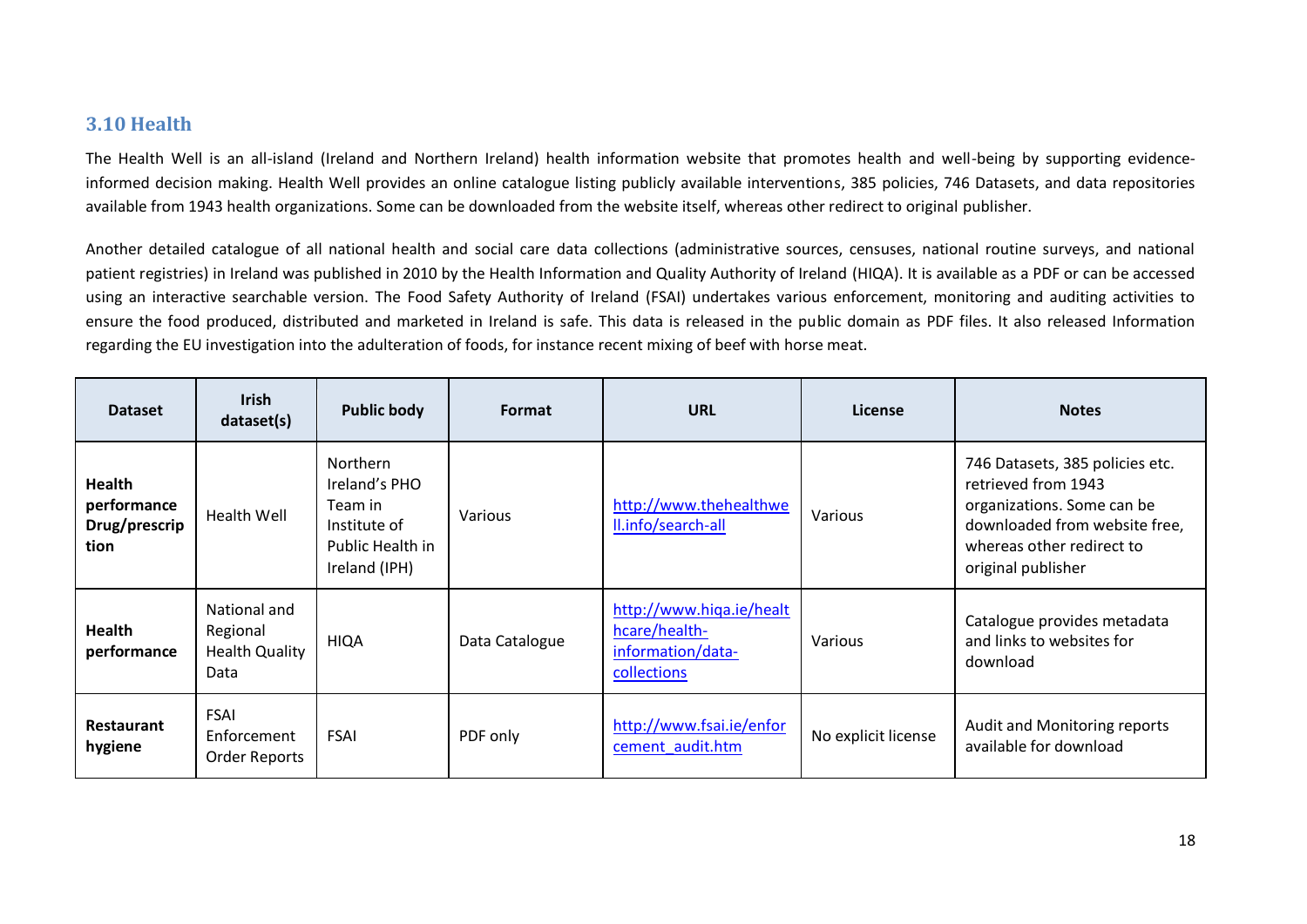## **3.11 Science and Research**

The Royal Irish Academy (RIA) Library Online Catalogue has a number of searchable databases pertaining to Irish literature, periodicals, manuscripts, photographs, artefacts and prints, which could be interactively searched for social sciences research.

Several datasets pertaining to Irish Energy regulation, Ageism, Health, political sciences and Diversity, is made available by the Irish Social Science Data Archive. These datasets could be downloaded as SPSS files, but the archive allows download in SAS and CSV formats on request. End User License requires to be filled by the researcher before access.

<span id="page-18-0"></span>

| <b>Dataset</b>                               | <b>Irish</b><br><b>Public</b><br>Format<br>dataset(s)<br>body        |                                               | <b>URL</b>           | License                                        | <b>Notes</b>  |                                                                       |
|----------------------------------------------|----------------------------------------------------------------------|-----------------------------------------------|----------------------|------------------------------------------------|---------------|-----------------------------------------------------------------------|
| <b>Science</b><br>and<br>Research            | Energy,<br>Ageism,<br>Health and<br>Diversity.                       | Irish<br>Social<br>Science<br>Data<br>Archive | Individual downloads | http://www.ucd.ie/issda/dat<br>$\underline{a}$ | Research only | Archive of research<br>datasets deposited by<br>various data creators |
| <b>Social</b><br><b>Sciences</b><br>Research | Manuscripts,<br>Prints,<br>Periodicals,<br>Artefacts,<br>Photographs | <b>RIA</b>                                    |                      | http://www.ria.ie/library/cat<br>alogue.aspx   |               |                                                                       |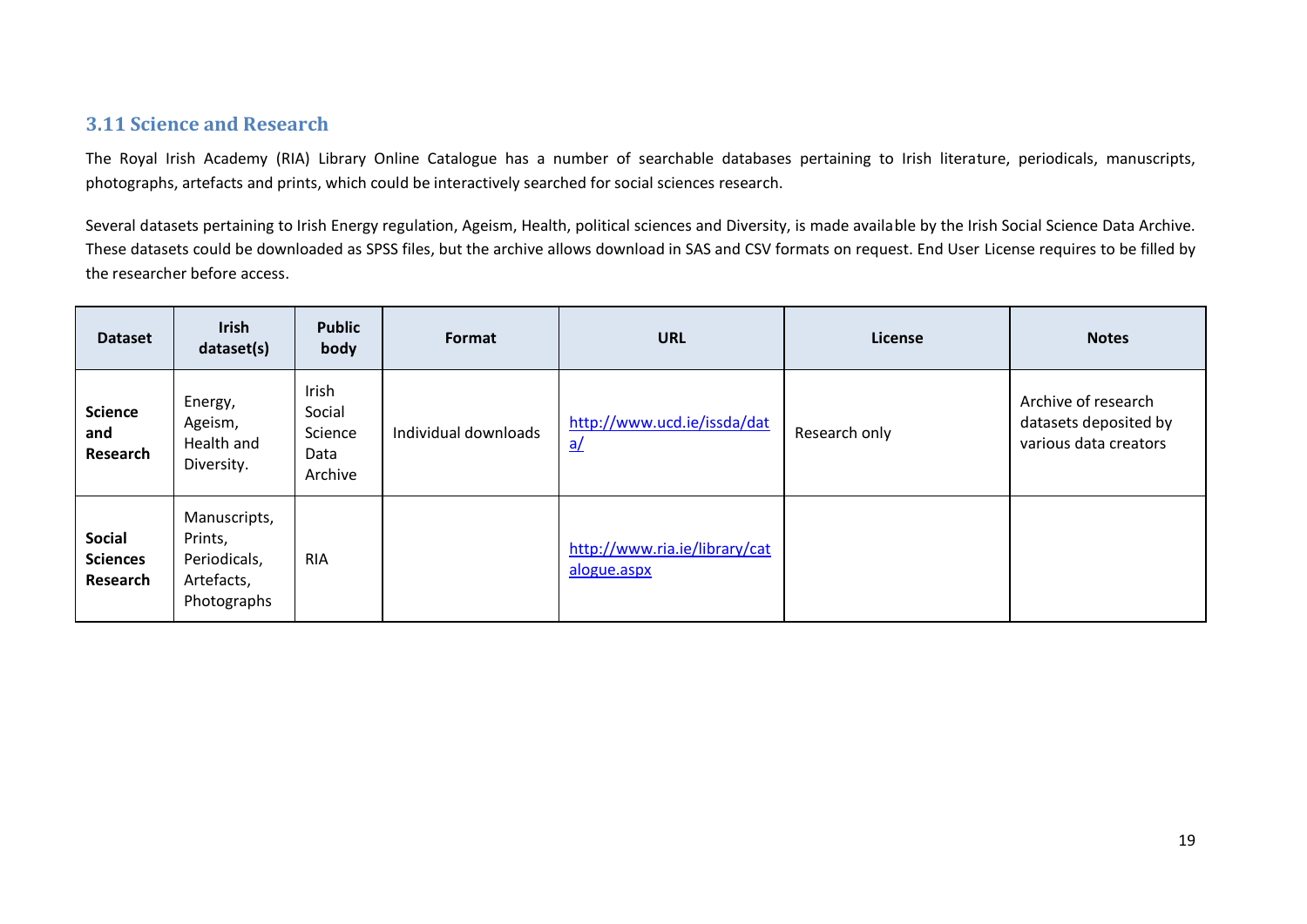## **3.12 Social Mobility and Welfare**

The DECLG publishes housing statistics pertaining to house prices, loans, social and affordable housing and housing needs assessment on an annual and quarterly level. These are available from 2000 to 2011, and could be downloaded as Excel or PDF files.

The CSO publishes Employment/Unemployment Statistics, seasonally adjusted unemployment rates and labour disputes as HTML Tables or can be downloaded as CSV files through their Interactive Table Viewer. These statistics range from 2007 to 2013. CSO also publishes Housing and Households datasets. Allocation of Personal Public Service (PPS) numbers (depending on nationality), annual redundancy statistics and statistical information of social welfare services provided to different groups is made available in the Public domain by the Department of Social Protection.

<span id="page-19-0"></span>

| <b>Dataset</b>              | Irish dataset(s)                                                              | <b>Public body</b> | Format                    | <b>URL</b>                                                                                                | License                                           | <b>Notes</b> |
|-----------------------------|-------------------------------------------------------------------------------|--------------------|---------------------------|-----------------------------------------------------------------------------------------------------------|---------------------------------------------------|--------------|
| <b>Housing</b>              | Housing Prices,<br>Allocations,<br>Loans,<br>Affordability                    | <b>DECLG</b>       | <b>Bulk download</b>      | http://www.enviro<br>n.ie/en/Publication<br>s/StatisticsandRegu<br>larPublications/Hou<br>singStatistics/ | No explicit license                               |              |
| Employment/<br>unemployment | Employment<br>Statistics,<br>Seasonal Rates,<br>Employment<br><b>Disputes</b> | <b>CSO</b>         | Bulk download             | http://www.cso.ie/<br>en/statistics/labour<br>market/                                                     | http://www.cso.ie/en/about<br>us/copyrightpolicy/ |              |
| Social security/<br>welfare | PPS Allocation,<br>Poverty<br><b>Statistics</b>                               | <b>DSP</b>         | PDF and web<br>pages only | http://www.welfar<br>e.ie/en/Pages/Stati<br>stics holder.aspx                                             | Personal use only                                 |              |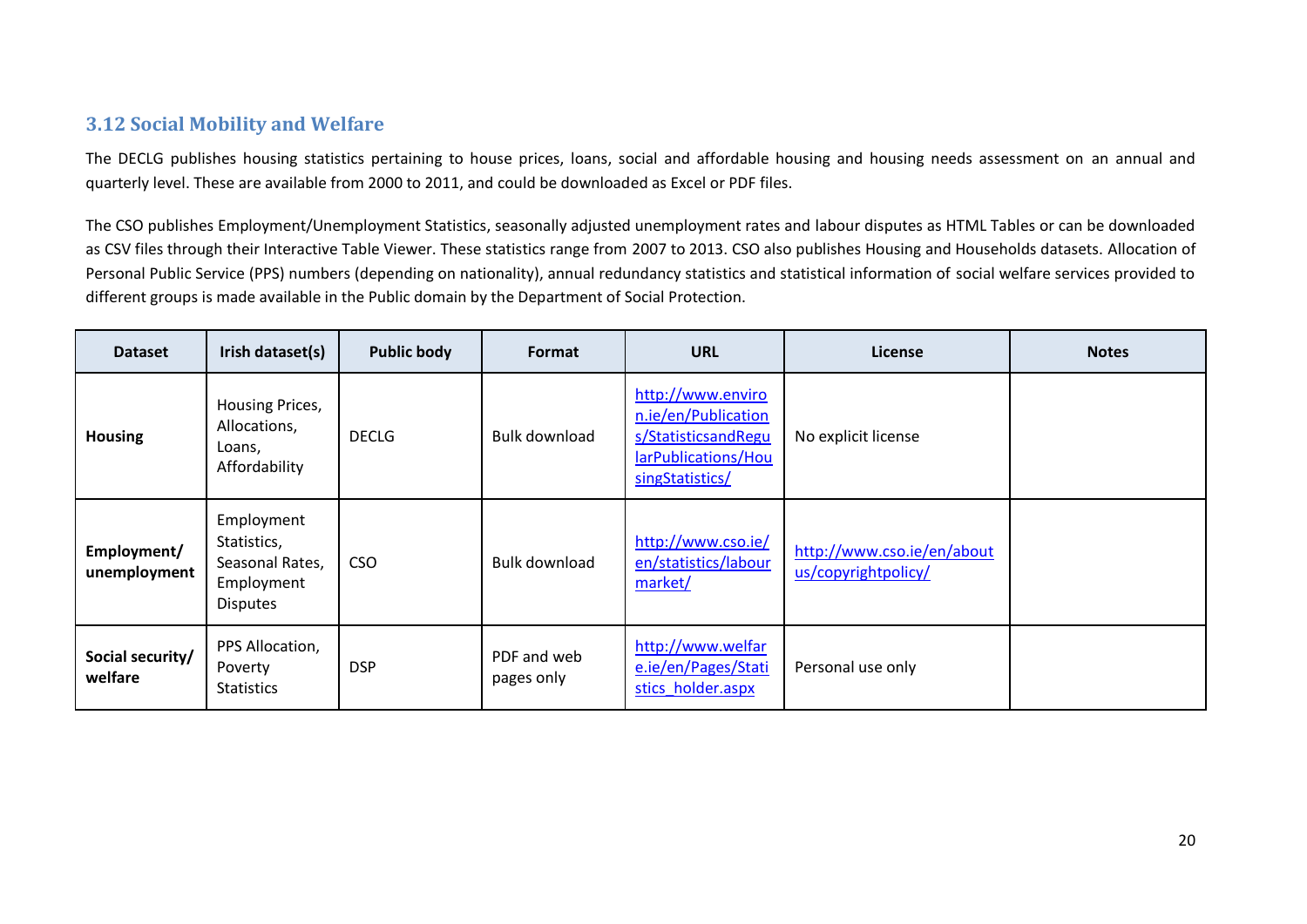## **3.13 Statistics**

Data on National Statistics pertaining to population, health, science, tourism, construction, agriculture, industries etc. is made available by the CSO on their website. Most of this is published in the form of tables, however they provide an interactive data viewer which allows the download in the form of CSV or PX files.

CSO also publishes the Census 2011 and 2006 results as interactive tables, compiled reports, community profiles, population maps, grid datasets and boundary files. These results can also be visualized using their interactive mapping tool. While, most of these statistics are available for public download, the Place of Work Census for Anonymized Records (POWCAR) is only available to researchers approved by CSO. Results from older census are available as archives.

<span id="page-20-0"></span>

| <b>Dataset</b>                | Irish<br>dataset(s)                                  | <b>Public</b><br>body | Format        | <b>URL</b>                                 | License                                           | <b>Notes</b> |
|-------------------------------|------------------------------------------------------|-----------------------|---------------|--------------------------------------------|---------------------------------------------------|--------------|
| <b>National</b><br>statistics | Population,<br>Health,<br>Tourism, Econ<br>omy, etc. | <b>CSO</b>            | Bulk download | http://www.cso.ie/en/statisti<br>cs/       | http://www.cso.ie/en/about<br>us/copyrightpolicy/ |              |
| <b>Census</b>                 | Boundary<br>Files,<br>Population<br>Maps             | <b>CSO</b>            | Bulk download | http://www.cso.ie/en/censu<br>s/index.html | http://www.cso.ie/en/about<br>us/copyrightpolicy/ |              |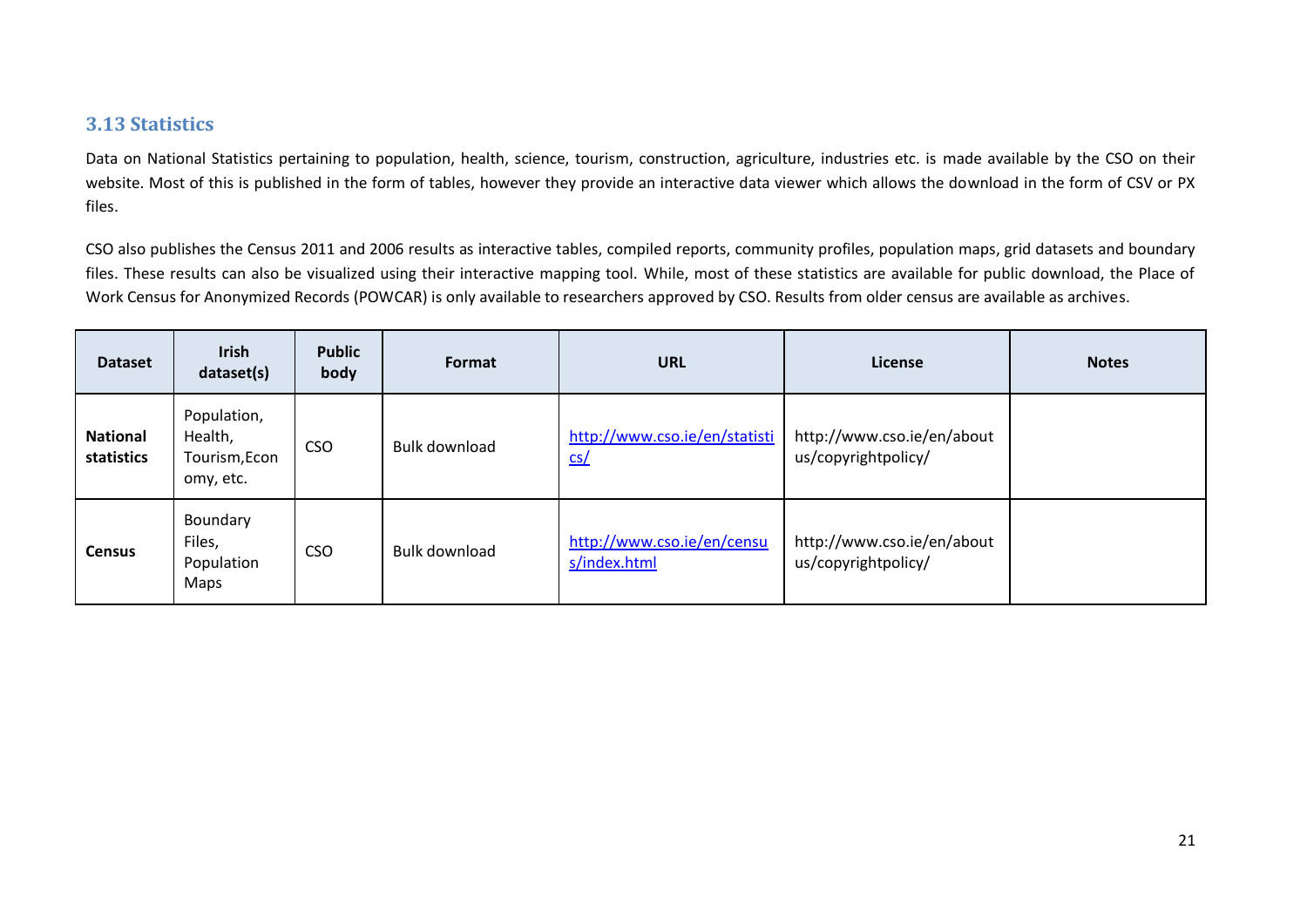## **3.14 Transport and Infrastructure**

The National Transport Authority (NTA) of Ireland has published information on the routes and schedules of transport services provide by various operators across Ireland. This can be downloaded as Zipped CSV files under the Transport for Ireland web portal. The National Roads Authority (NRA) has a primary function, under the Roads Act 1993, 'to secure the provision of a safe and efficient network of national roads'. OSi mapping is used by the NRA for planning, construction and maintenance of Ireland's national road infrastructure, research and development, and for the collection of traffic counts and analysis on a spatial basis. The Irish Road Network is available under as Geo-referenced TIFF images which can be bought from the OSi's Road Atlas of Ireland system. The Traffic Count Data is published on the NRA's website and can be downloaded as Excel files. The Road Safety Authority (RSA) of Ireland releases statistics on a yearly basis summarizing deaths, injuries and collisions on Irish Roads, penalty point statistics, as well as driving tests pass rates and waiting times. These statistics on Road Traffic Accidents are available as PDF files.

<span id="page-21-0"></span>

| <b>Dataset</b>                | Irish dataset(s)                           | <b>Public</b><br>body | Format                          | <b>URL</b>                                                                | License                                        | <b>Notes</b>                             |
|-------------------------------|--------------------------------------------|-----------------------|---------------------------------|---------------------------------------------------------------------------|------------------------------------------------|------------------------------------------|
| Public transport<br>schedules | Transport for Ireland                      | NTA                   | Bulk download                   | http://www.transportforireland.ie/t<br>ransitData/PT Data.html            | <b>Public Sector</b><br><b>General License</b> |                                          |
| Public transport<br>stops     | Transport for Ireland                      | NTA                   | Bulk download                   | http://www.transportforireland.ie/t<br>ransitData/PT Data.html            | <b>Public Sector</b><br>General License        |                                          |
| Road network                  | Digi Ireland & Road<br>Atlas of Ireland    | OSi                   | <b>Bulk download</b>            | http://www.osi.ie/Products/Professi<br>onal-Mapping/Ireland-Series.aspx   | Commercial<br>license available                | Data available for a<br>subscription fee |
| Road traffic<br>accidents     | <b>Collision Statistics,</b><br>Death Data | <b>RSA</b>            | PDF and web page<br>only        | http://www.rsa.ie/en/RSA/Road-<br>Safety/Our-Research/                    |                                                |                                          |
| <b>Traffic Count</b><br>Data  | <b>Traffic Count Data</b>                  | <b>NRA</b>            | Web page and<br>export function | http://www.nra.ie/network-<br>monitoring-and-<br>management/traffic-data/ | No explicit<br>license                         |                                          |